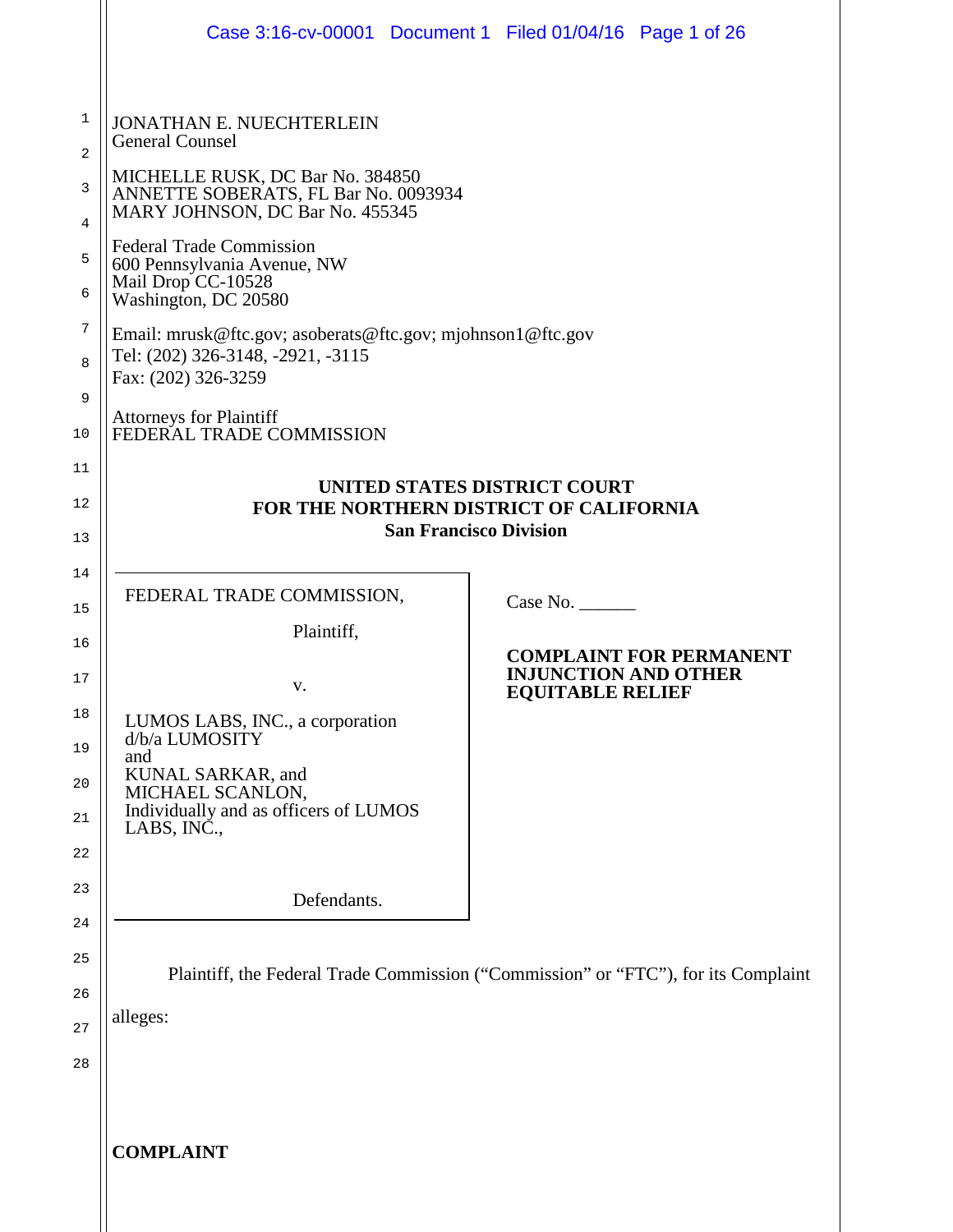1. The FTC brings this action under Section 13(b) of the Federal Trade Commission Act ("FTC Act"), 15 U.S.C. § 53(b), to obtain permanent injunctive relief, rescission or reformation of contracts, restitution, the refund of monies paid, disgorgement of ill-gotten monies, and other equitable relief for Defendants' acts or practices, in violation of Sections 5(a) and 12 of the FTC Act, 15 U.S.C. §§ 45(a) and 52, in connection with the labeling, advertising, marketing, distribution, and sale of the "Lumosity Program," an online subscription-based "brain training" program that purports to: improve performance on everyday tasks; improve performance in school, at work, and in athletics; delay age-related decline in memory and other cognitive function; and reduce cognitive impairment associated with various health conditions.

#### **JURISDICTION AND VENUE**

2. This Court has subject matter jurisdiction pursuant to 28 U.S.C. §§ 1331, 1337(a), and 1345, and 15 U.S.C. §§ 45(a) and 53(b).

3. Venue is proper in this district under 28 U.S.C. §§ 1391(b)(1), (b)(2), (b)(3),  $(c)(1)$ ,  $(c)(2)$ ,  $(c)(3)$ , and  $(d)$ , and 15 U.S.C. § 53(b).

## **PLAINTIFF**

4. Plaintiff FTC is an independent agency of the United States Government created by statute. 15 U.S.C. §§ 41-58. The FTC enforces Section 5(a) of the FTC Act, 15 U.S.C. § 45(a), which prohibits unfair or deceptive acts or practices in or affecting commerce. The FTC also enforces Section 12 of the FTC Act, 15 U.S.C. § 52, which prohibits false advertisements for food, drugs, devices, services, or cosmetics in or affecting commerce.

5. The FTC is authorized to initiate federal district court proceedings, by its own attorneys, to enjoin violations of the FTC Act and to secure such equitable relief as may be

26 27 28

1

2

3

4

5

6

7

8

9

10

11

12

13

14

15

16

17

18

19

20

21

22

23

24

25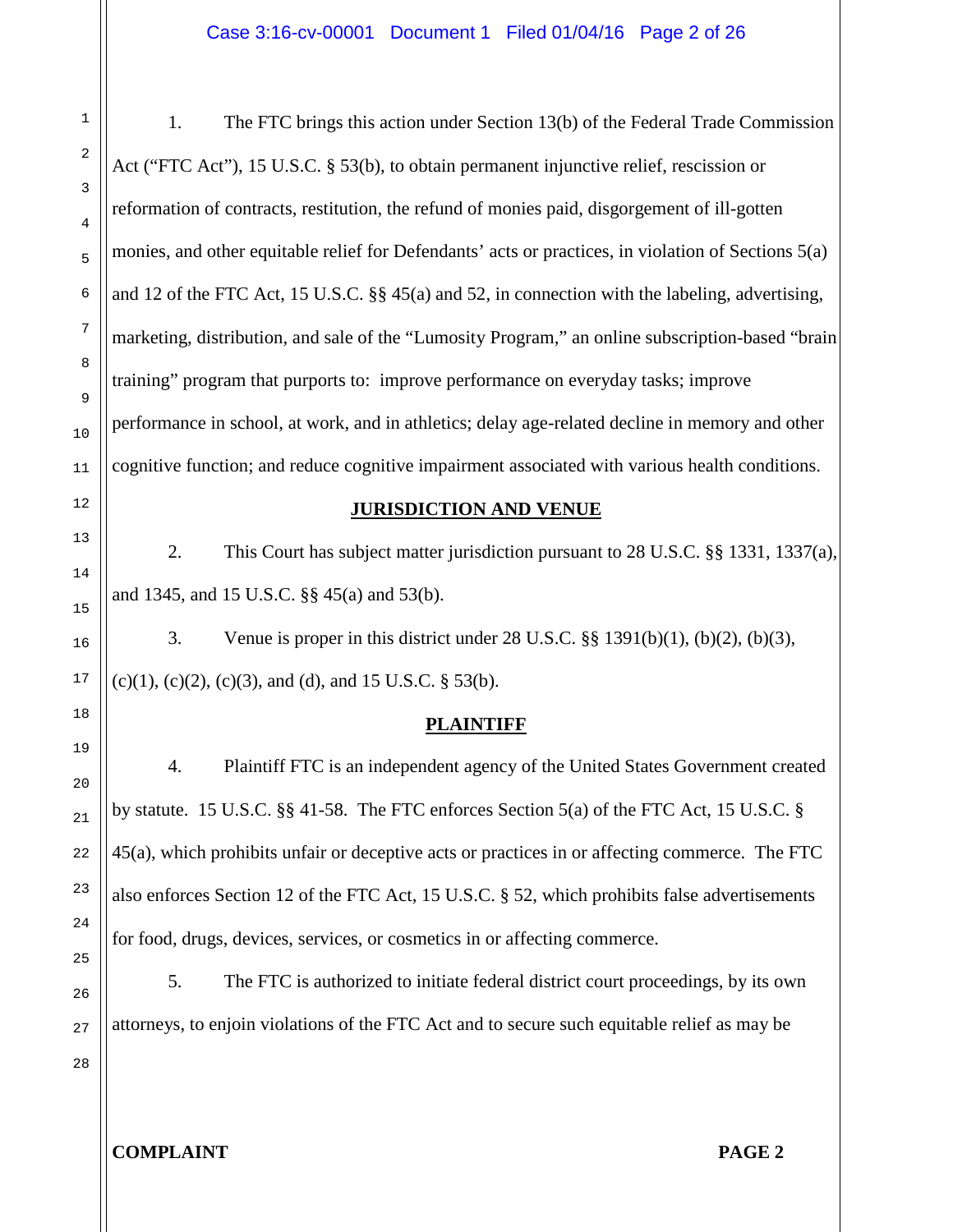appropriate in each case, including rescission or reformation of contracts, restitution, the refund of monies paid, and the disgorgement of ill-gotten monies. 15 U.S.C. § 53(b).

**DEFENDANTS**

6. Defendant Lumos Labs, Inc. ("Lumos Labs") is a Delaware corporation with its principal place of business at 140 New Montgomery Street, San Francisco, California. Lumos Labs transacts or has transacted business in this district and throughout the United States. At all times material to this Complaint, acting alone or in concert with others, Lumos Labs has advertised, marketed, distributed, or sold the Lumosity Program to consumers throughout the United States.

7. Defendant Kunal Sarkar is the co-founder and Chief Executive Officer of Lumos Labs. Sarkar is a member of the company's Board of Directors and a shareholder. Sarkar resides in this district and, in connection with the matters alleged herein, transacts or has transacted business in this district and throughout the United States.

8. At all times material to this Complaint, acting alone or in concert with others, Sarkar has formulated, directed, controlled, had the authority to control, or participated in the acts and practices set forth in this Complaint. Among other things, he actively participated in creating the overall marketing strategy for the Lumosity Program and developed specific plans to market the Lumosity Program through television, radio, email, social media, Google AdWords, and testimonials. Sarkar also oversaw the day-to-day marketing operations of Lumos Labs, including aspects of marketing spend, media buying, and product messaging. Sarkar regularly

1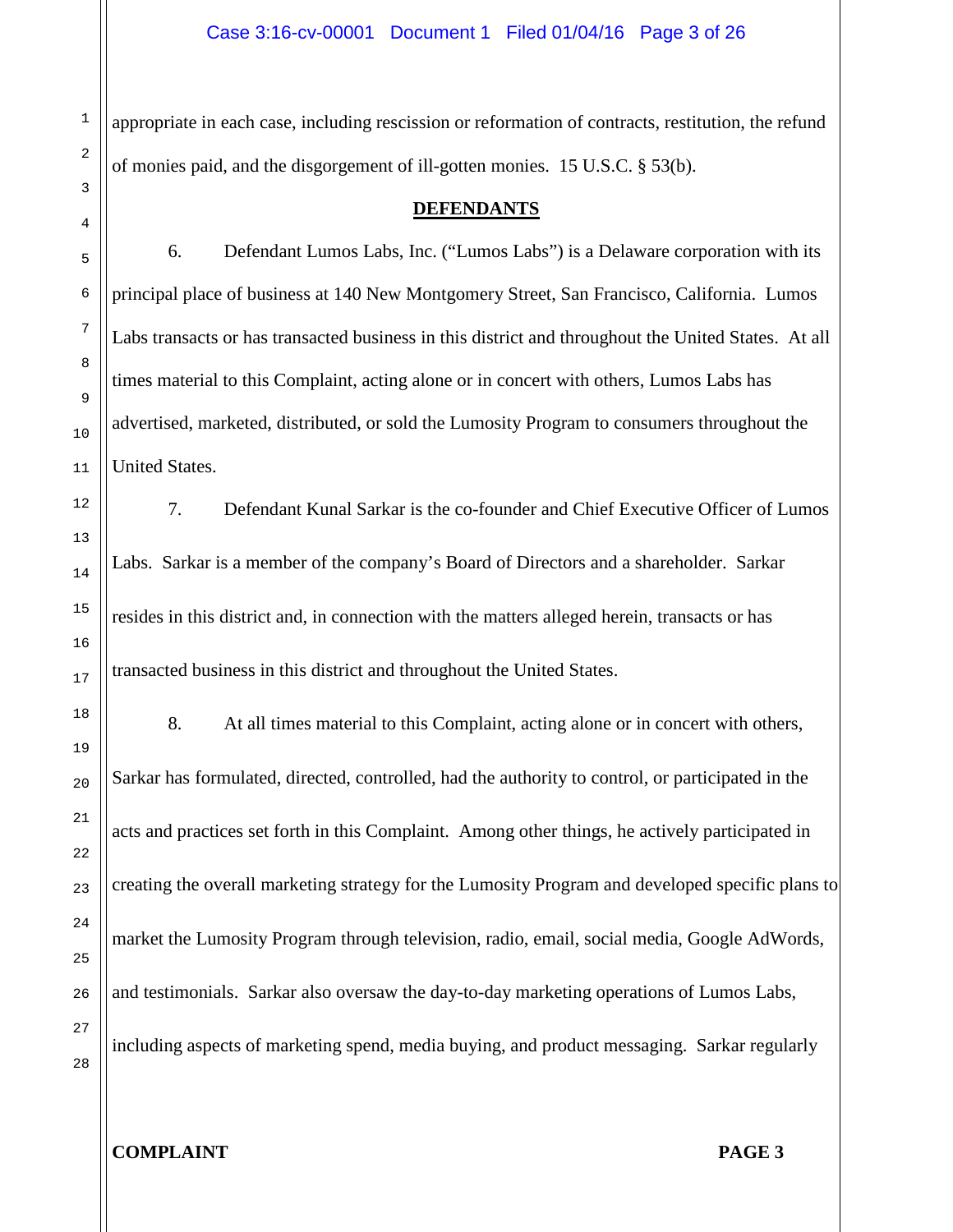consulted with members of Lumos Labs' marketing and science teams to evaluate advertising claims about the Lumosity Program's benefits, including claims that form the basis of this Complaint.

9. Defendant Michael Scanlon is the co-founder of Lumos Labs, and until August 2013, served as its Chief Scientific Officer. Scanlon is a member of the company's Board of Directors and a shareholder. Scanlon resides in this district and, in connection with the matters alleged herein, transacts or has transacted business in this district and throughout the United States.

10. At all times material to this Complaint, acting alone or in concert with others, Scanlon has formulated, directed, controlled, had the authority to control, or participated in the acts and practices set forth in this Complaint. As Lumos Labs' co-founder, Scanlon oversaw activities related to public relations, research and development, and business strategy. He led Lumos Labs' research and development team until 2009. Since at least 2009, Scanlon has controlled a variety of the company's operations, including public relations and business development. Among other things, he has actively participated in promoting the Lumosity Program's benefits to the public, including through blog posts and other marketing. Scanlon's duties have included reviewing and approving marketing and promotional materials for the

28

1

2

3

4

5

6

7

8

9

10

11

12

13

14

15

16

17

18

19

20

21

22

23

24

25

26

27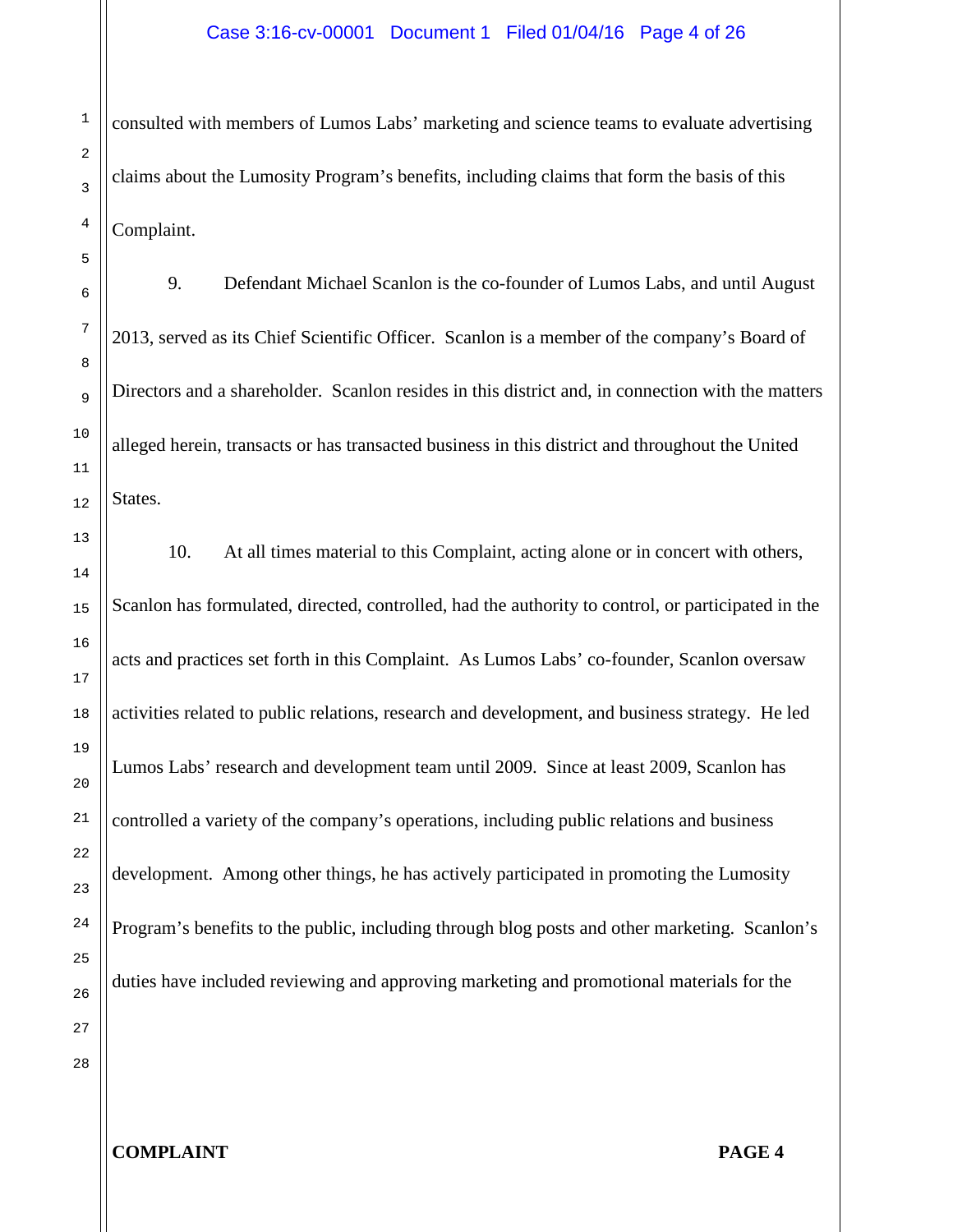Lumosity Program, including materials with claims about the Program's benefits that form the basis of this Complaint.

## **COMMERCE**

11. At all times material to this Complaint, Defendants have maintained a substantial course of trade in or affecting commerce, as "commerce" is defined in Section 4 of the FTC Act, 15 U.S.C. § 44.

## **DEFENDANTS' BUSINESS ACTIVITIES**

12. Since 2007, Defendants have labeled, advertised, marketed, distributed, and sold the Lumosity Program directly to consumers via the Lumosity.com website, and as mobile apps through app stores. Subscription options vary, including monthly (\$14.95), yearly (\$79.95), twoyear (\$129.95), and lifetime (\$299.95) subscriptions.

13. The Lumosity Program is intended for users of all ages and purportedly provides "brain training" through video games. Defendants have represented that brain training with the Lumosity Program will improve performance on everyday tasks; will improve school, work, and athletic performance; will delay age-related decline in memory and protect against other agerelated conditions such as mild cognitive impairment, dementia, and Alzheimer's disease; and will reduce cognitive impairment associated with the side effects of chemotherapy, posttraumatic stress disorder, traumatic brain injury, attention deficit hyperactivity disorder, Turner syndrome, stroke, and other health conditions.

14. Each of the Lumosity Program's more than 40 games purports to target a specific brain area. Defendants recommend that users train with the Lumosity Program for approximately 10 to 15 minutes, several days per week.

1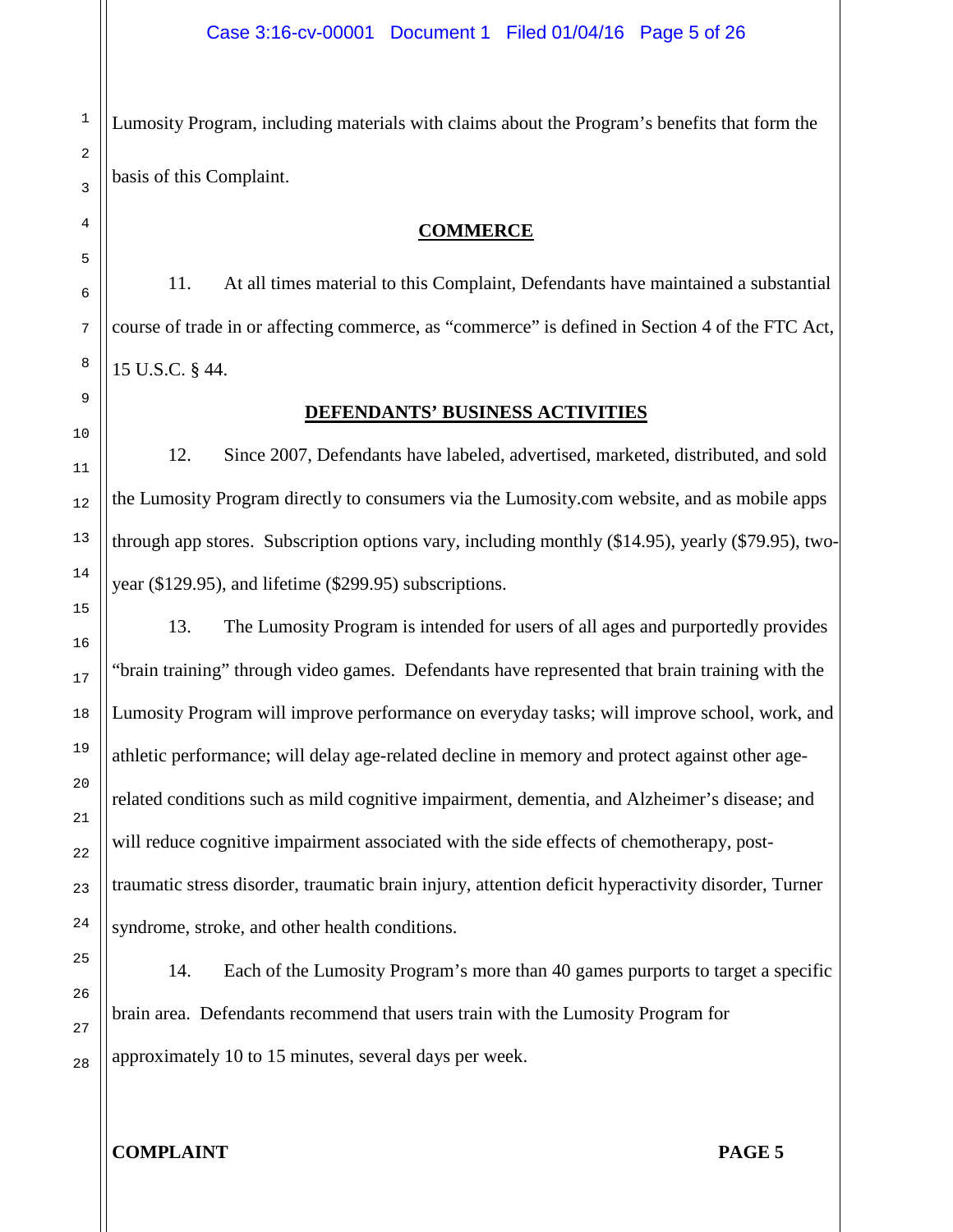15. After signing up for the Lumosity Program, users personalize their brain training by selecting the specific aspects of each brain area that they seek to improve and the real-world skills they hope to sharpen. For example, for memory, users can select to improve their ability to learn new subjects quickly and accurately, remember names after the first introduction, and recall the location of objects. For attention, they can choose to improve productivity and precision at work or home and to maintain focus on important tasks all day. For flexibility, they can select to communicate clearly, and for problem solving, they can indicate that they want to be able to dissect complex arguments and calculate figures in their head.

16. Each training session typically involves playing five games that are either selected by the user or generated by an algorithm based on the user's training preferences and past performance. Most of the Lumosity Program's games are adaptive, growing increasingly difficult as a user's game performance improves. Users are able to track their performance on the games and compare their scores against other Lumosity Program users using the Lumosity Performance Index ("LPI"), formerly referred to as the Brain Performance Index ("BPI").

17. Defendants have widely advertised the Lumosity Program through the Lumosity.com website, mobile applications, short form television commercials, radio advertisements, and magazines. Television advertisements have aired nationally on 44 broadcast and cable networks, including CNN, Fox News, HGTV, and the History Channel. Defendants' radio campaign includes sponsorship advertisements on NPR, spots on internet and satellite radio services such as Pandora, Sirius XM, and Spotify, and endorsements on national radio shows and in podcasts by celebrity hosts, including Colin Cowherd, Adam Carolla, and Dr. Drew. Defendants have employed an extensive search engine campaign, including through Google AdWords, and have purchased hundreds of keywords, including many variations of words

# **COMPLAINT PAGE 6**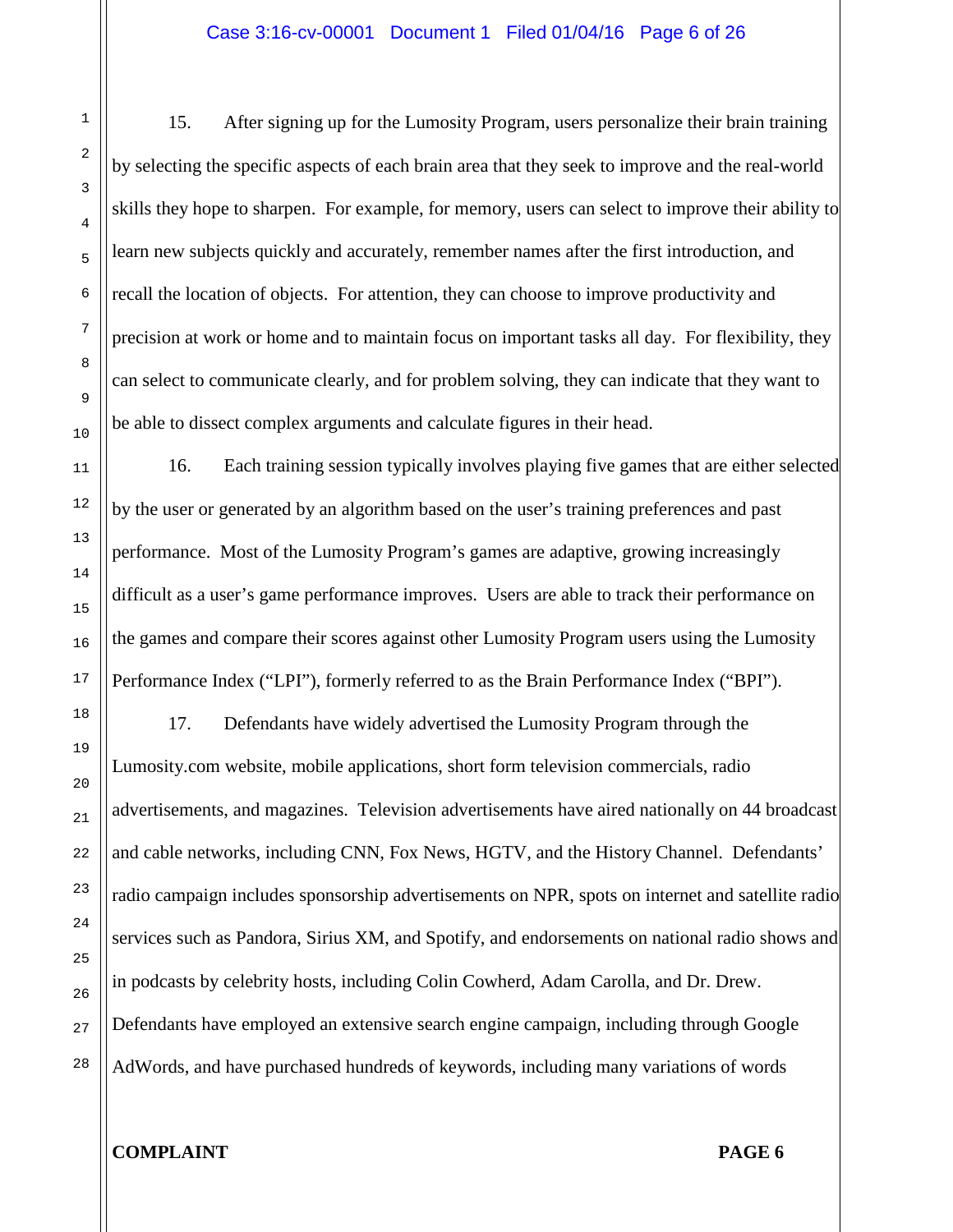| $\mathbf{1}$ | related to memory, attention, intelligence, brain, cognition, dementia, and Alzheimer's disease. |                                                                                                                                                                                                                           |  |
|--------------|--------------------------------------------------------------------------------------------------|---------------------------------------------------------------------------------------------------------------------------------------------------------------------------------------------------------------------------|--|
| 2            | Defendants have also engaged in an extensive email marketing campaign to subscribers and free-   |                                                                                                                                                                                                                           |  |
| 3            | trial users.                                                                                     |                                                                                                                                                                                                                           |  |
| 4            |                                                                                                  |                                                                                                                                                                                                                           |  |
| 5            |                                                                                                  | <b>Advertising Claims</b>                                                                                                                                                                                                 |  |
| 6            | 18.                                                                                              | To induce consumers to purchase the Lumosity Program, Defendants have                                                                                                                                                     |  |
| 7            |                                                                                                  | disseminated, or caused to be disseminated, advertisements, including, but not limited to, the                                                                                                                            |  |
| 8<br>9       |                                                                                                  | attached Exhibits A through N. These advertisements contain the following statements and                                                                                                                                  |  |
| 10           | depictions, among others:                                                                        |                                                                                                                                                                                                                           |  |
| 11           | Rowan TV ad (Exhibit A)<br>A.                                                                    |                                                                                                                                                                                                                           |  |
| 12           |                                                                                                  | MALE SPEAKER: I can tell a big difference, decisions come quicker,                                                                                                                                                        |  |
| 13           |                                                                                                  | I'm more productive. It's serious brain training, it just feels like games.<br>Well, Lumosity.com is based on neuroscience, so I figured if I want to get                                                                 |  |
| 14           |                                                                                                  | smart, I have to start smart, you know.                                                                                                                                                                                   |  |
| 15           |                                                                                                  | VOICEOVER: No matter why you want a better brain, Lumosity.com can                                                                                                                                                        |  |
| 16<br>17     |                                                                                                  | help. It's like a personal trainer for your brain, improving your<br>performance with the science of neuroplasticity, but in a way that just<br>feels like games. Start training with Lumosity.com right now and discover |  |
| 18           | what your brain can do.                                                                          |                                                                                                                                                                                                                           |  |
| 19           | <b>B.</b>                                                                                        | Website capture, June 14, 2013 (Exhibit B)                                                                                                                                                                                |  |
| 20           |                                                                                                  | Harness your brain's neuroplasticity                                                                                                                                                                                      |  |
| 21           |                                                                                                  | and train your way to a brighter life                                                                                                                                                                                     |  |
| 22           |                                                                                                  | Lumosity turns neuroscience breakthroughs into fun,<br>effective games. Stimulate your brain today.                                                                                                                       |  |
| 23           | * * *                                                                                            |                                                                                                                                                                                                                           |  |
| 24<br>25     |                                                                                                  |                                                                                                                                                                                                                           |  |
|              |                                                                                                  | Scientifically designed games                                                                                                                                                                                             |  |
| 26<br>27     |                                                                                                  | Research shows that your brain creates new neural<br>circuitry when challenged—our scientists have                                                                                                                        |  |
| 28           |                                                                                                  | turned those challenges into cognitive games that<br>improve core cognitive functions.                                                                                                                                    |  |
|              |                                                                                                  |                                                                                                                                                                                                                           |  |
|              | <b>COMPLAINT</b>                                                                                 | PAGE <sub>7</sub>                                                                                                                                                                                                         |  |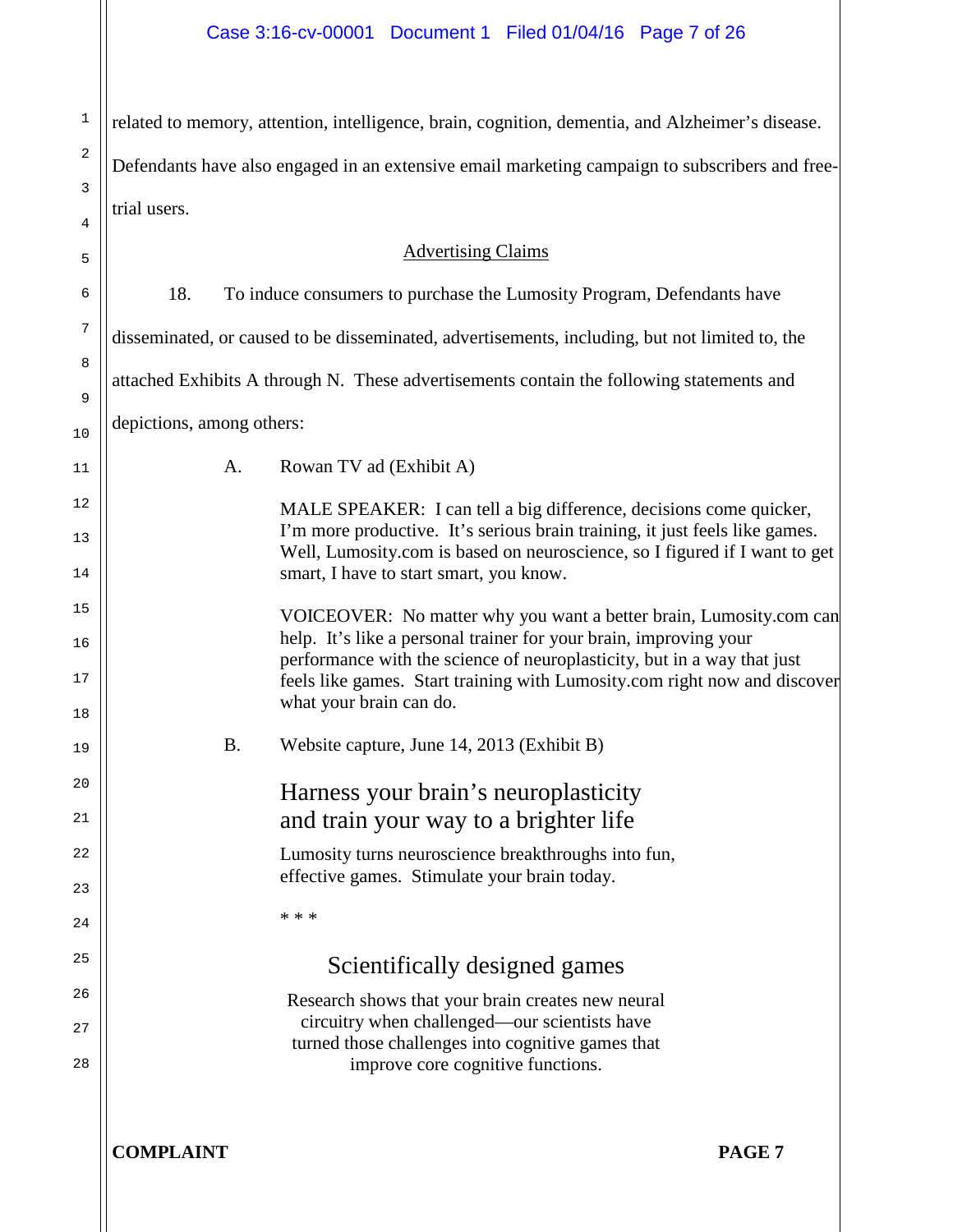|        | Case 3:16-cv-00001 Document 1 Filed 01/04/16 Page 8 of 26                                                                                                                                                                                                   |                                                               |                                    |                                                            |  |
|--------|-------------------------------------------------------------------------------------------------------------------------------------------------------------------------------------------------------------------------------------------------------------|---------------------------------------------------------------|------------------------------------|------------------------------------------------------------|--|
| 1      | * * *                                                                                                                                                                                                                                                       |                                                               |                                    |                                                            |  |
| 2      |                                                                                                                                                                                                                                                             | Built on proven neuroscience research                         |                                    |                                                            |  |
| 3      |                                                                                                                                                                                                                                                             |                                                               |                                    |                                                            |  |
| 4      | Lumosity is based on the science of <b>neuroplasticity</b> —your brain's ability to<br>strengthen and grow. Multiple research papers have been published on Lumosity's<br>effectiveness—and with its ongoing research collaborations, Lumosity continues to |                                                               |                                    |                                                            |  |
| 5      |                                                                                                                                                                                                                                                             | improve its ability to change your brain.                     |                                    |                                                            |  |
| 6<br>7 | <b>LEARN MORE ABOUT THE SCIENCE</b>                                                                                                                                                                                                                         |                                                               |                                    |                                                            |  |
| 8      | Trusted by over 35 million users                                                                                                                                                                                                                            |                                                               |                                    |                                                            |  |
| 9      | <b>READ MORE STORIES</b>                                                                                                                                                                                                                                    |                                                               |                                    |                                                            |  |
| 10     | Playing Lumosity has improved                                                                                                                                                                                                                               | Lumosity helps me to feel                                     |                                    | Lumosity has made me aware                                 |  |
| 11     | my concentration and mental                                                                                                                                                                                                                                 | mentally agile. My mental                                     |                                    | of the areas I need to improve                             |  |
| 12     | activity, helping me to be a<br>better programmer.                                                                                                                                                                                                          | math has gotten better and<br>I'm more productive at<br>work. |                                    | on. When I see progress, I<br>feel energized and positive. |  |
| 13     |                                                                                                                                                                                                                                                             |                                                               |                                    |                                                            |  |
|        | <b>Jason P.</b>                                                                                                                                                                                                                                             | Melissa W.                                                    |                                    | Cory V.                                                    |  |
| 14     |                                                                                                                                                                                                                                                             |                                                               |                                    |                                                            |  |
| 15     |                                                                                                                                                                                                                                                             | * * *                                                         |                                    |                                                            |  |
| 16     | <b>Build your Personalized Training Program</b>                                                                                                                                                                                                             |                                                               |                                    |                                                            |  |
| 17     |                                                                                                                                                                                                                                                             |                                                               |                                    |                                                            |  |
| 18     | * * *                                                                                                                                                                                                                                                       |                                                               |                                    |                                                            |  |
| 19     |                                                                                                                                                                                                                                                             |                                                               |                                    |                                                            |  |
| 20     | 1. Memory<br>Select all aspects of your memory that you want to train                                                                                                                                                                                       |                                                               |                                    |                                                            |  |
| 21     |                                                                                                                                                                                                                                                             |                                                               |                                    |                                                            |  |
| 22     | [image of keys]<br>[image of contact icon]                                                                                                                                                                                                                  |                                                               | Recalling the locations of objects | Remembering names after the first introduction             |  |
| 23     | [image of books]                                                                                                                                                                                                                                            |                                                               |                                    | Learning new subjects quickly and accurately               |  |
| 24     | [image of checklist]                                                                                                                                                                                                                                        |                                                               |                                    | Keeping track of several ideas at the same time            |  |
| 25     | * * *                                                                                                                                                                                                                                                       |                                                               |                                    |                                                            |  |
| 26     | 2. Attention                                                                                                                                                                                                                                                |                                                               |                                    |                                                            |  |
| 27     | Select all aspects of your attention that you want to train                                                                                                                                                                                                 |                                                               |                                    |                                                            |  |
| 28     | [image of business chart]                                                                                                                                                                                                                                   |                                                               |                                    | Maintaining focus on important tasks all day               |  |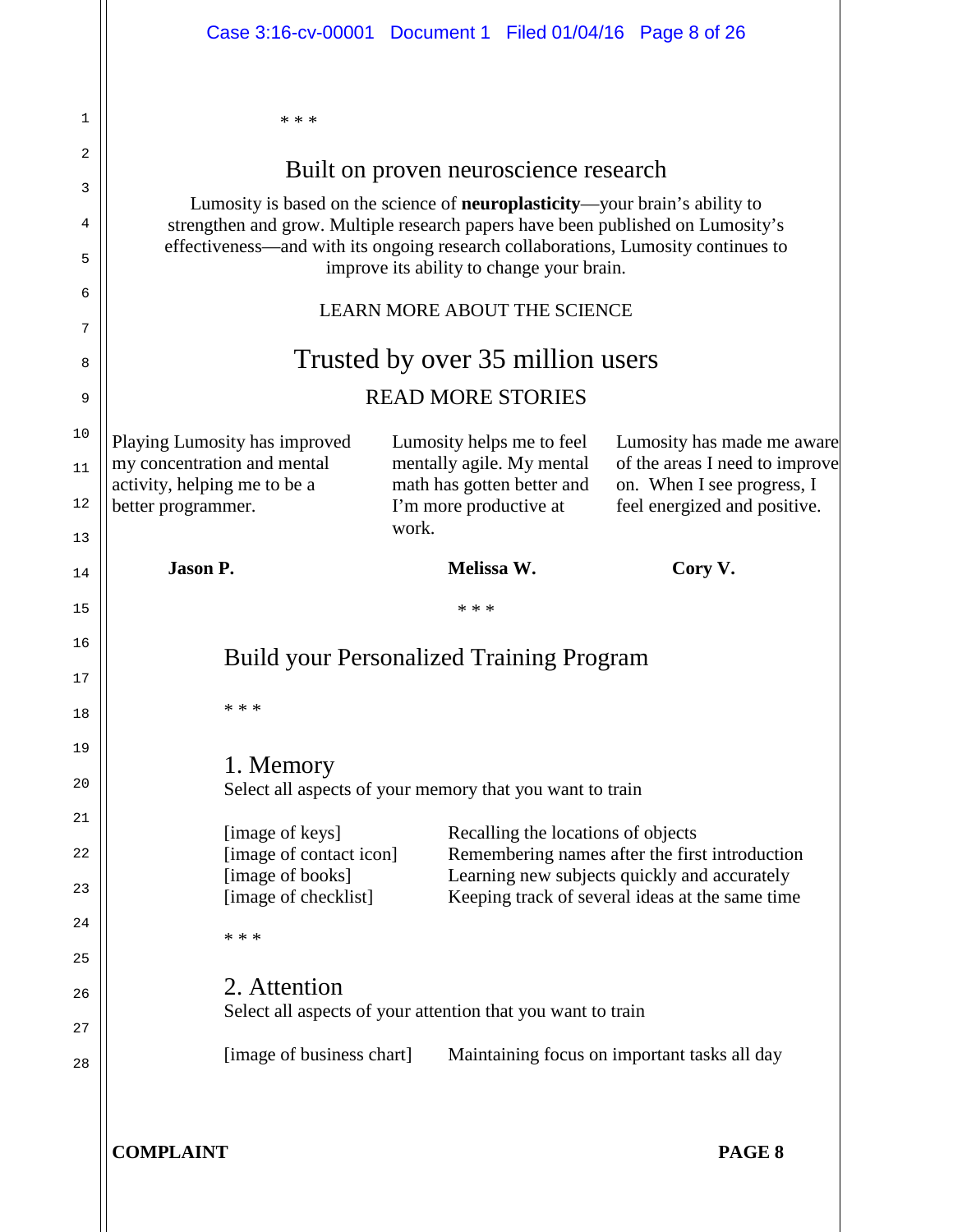|          |                                                                                    |  |       | Case 3:16-cv-00001 Document 1 Filed 01/04/16 Page 9 of 26             |                                                                                                                                                                                                                                  |
|----------|------------------------------------------------------------------------------------|--|-------|-----------------------------------------------------------------------|----------------------------------------------------------------------------------------------------------------------------------------------------------------------------------------------------------------------------------|
|          |                                                                                    |  |       |                                                                       |                                                                                                                                                                                                                                  |
| 1        | [image of cell phone]                                                              |  |       |                                                                       | Improving productivity and precision at work or                                                                                                                                                                                  |
| 2        | [image of laptop]                                                                  |  | home  |                                                                       | Concentrating while learning something new                                                                                                                                                                                       |
| 3        | [image of target]                                                                  |  |       | Avoiding distractions                                                 |                                                                                                                                                                                                                                  |
| 4        | * * *                                                                              |  |       |                                                                       |                                                                                                                                                                                                                                  |
| 5        | <b>Designed by neuroscientists</b>                                                 |  |       |                                                                       |                                                                                                                                                                                                                                  |
| 6        |                                                                                    |  |       |                                                                       |                                                                                                                                                                                                                                  |
| 7        | Lumosity exercises are designed by<br>neuroscientists and continually              |  |       |                                                                       |                                                                                                                                                                                                                                  |
| 8        | evaluated through independent research<br>studies at institutions such as Harvard, |  |       |                                                                       |                                                                                                                                                                                                                                  |
| 9        | Stanford, and UC Berkeley.                                                         |  |       |                                                                       |                                                                                                                                                                                                                                  |
| 10       |                                                                                    |  | * * * |                                                                       |                                                                                                                                                                                                                                  |
| 11<br>12 |                                                                                    |  |       | <b>Completed Research behind Lumosity</b>                             |                                                                                                                                                                                                                                  |
| 13       | * * *                                                                              |  |       |                                                                       |                                                                                                                                                                                                                                  |
| 14       | Lumosity can improve key skills that<br>affect quality of life                     |  |       |                                                                       |                                                                                                                                                                                                                                  |
| 15       | * * *                                                                              |  |       |                                                                       |                                                                                                                                                                                                                                  |
| 16       | Lumosity game performance is linked                                                |  |       |                                                                       |                                                                                                                                                                                                                                  |
| 17       | to when users train                                                                |  |       |                                                                       |                                                                                                                                                                                                                                  |
| 18       | * * *                                                                              |  |       |                                                                       |                                                                                                                                                                                                                                  |
| 19       | Large-scale study on how students                                                  |  |       |                                                                       |                                                                                                                                                                                                                                  |
| 20       | can benefit from Lumosity                                                          |  |       |                                                                       |                                                                                                                                                                                                                                  |
| 21       |                                                                                    |  |       | of Lumosity in the classroom. Students who supplemented their regular | 1204 students from 40 different schools participated in a semester-long study                                                                                                                                                    |
| 22       |                                                                                    |  |       |                                                                       | curricula with Lumosity training improved more than a control group on a                                                                                                                                                         |
| 23       | battery of cognitive assessments.                                                  |  |       |                                                                       |                                                                                                                                                                                                                                  |
| 24       | * * *<br>Lumosity increases prefrontal cortex                                      |  |       |                                                                       |                                                                                                                                                                                                                                  |
| 25       | activity in cancer survivors                                                       |  |       |                                                                       |                                                                                                                                                                                                                                  |
| 26       |                                                                                    |  |       |                                                                       | A published study by Dr. Shelli Kesler of Stanford University Medical School                                                                                                                                                     |
| 27<br>28 |                                                                                    |  |       |                                                                       | shows that Lumosity can improve cognition in childhood cancer survivors. 23<br>pediatric cancers survivors completed 40 sessions of Lumosity training to<br>combat "chemofog"-and they significantly increased processing speed, |
|          | <b>COMPLAINT</b>                                                                   |  |       |                                                                       | PAGE 9                                                                                                                                                                                                                           |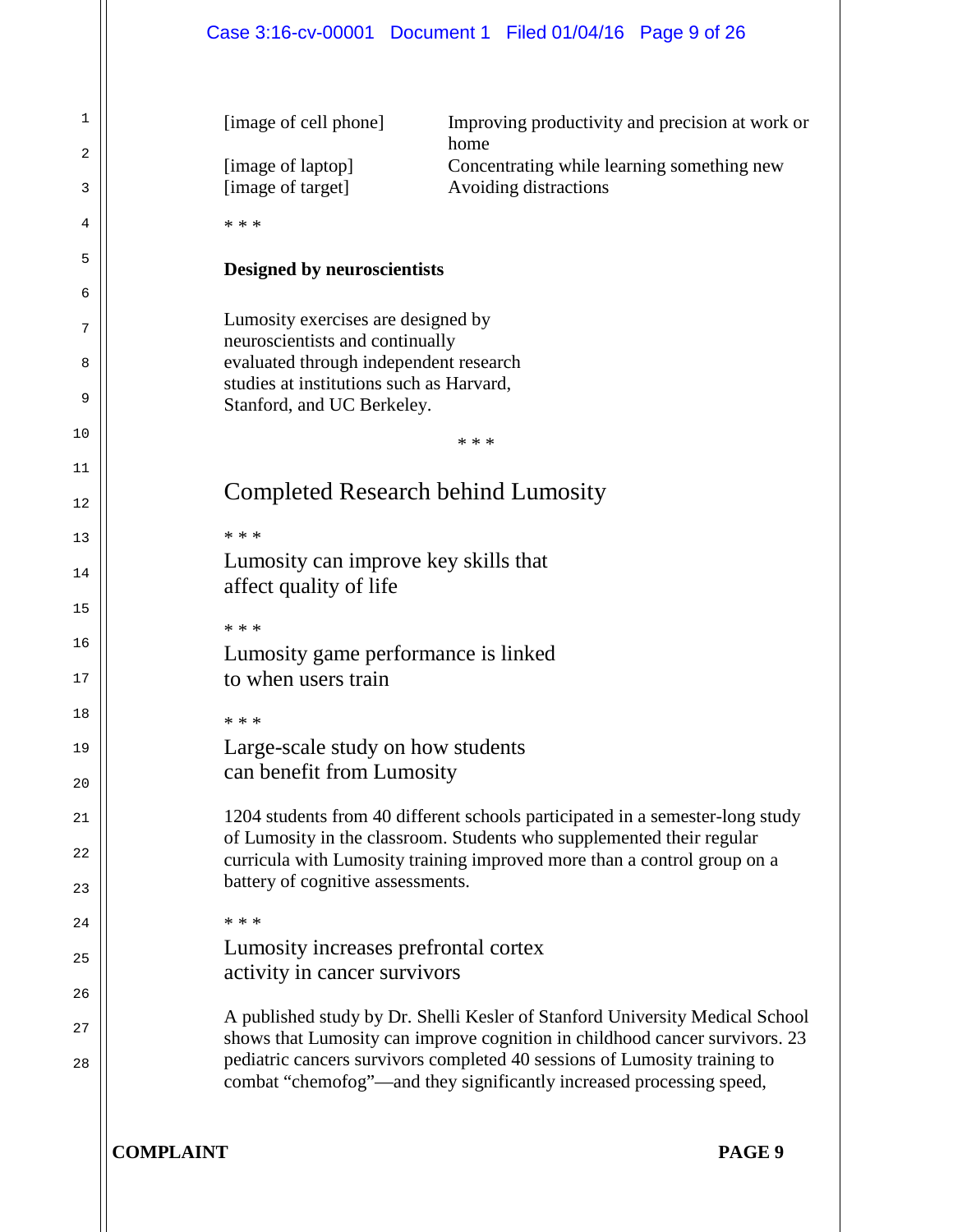cognitive flexibility, and memory recall. In addition, brain imaging results showed increased activity in the prefrontal cortex, a part of the brain associated with the ability to plan, organize information, and focus attention. **Read more**

**COMPLAINT PAGE 10** \* \* \* Healthy adults can benefit from Lumosity training \* \* \* Lumosity gives students a boost in classrooms worldwide 1,392 students from 43 different schools took part in an investigation of Lumosity's effect on academic performance as part of the Lumosity Education Access Program (LEAP). Students aged 6 to 18 took standardized assessments of cognitive performance before and after Lumosity training to measure baseline improvement. After several weeks, the trained group improved significantly over the education-as-usual control group on these standardized assessments. And the more training, the larger the improvements. **Read more** \* \* \* Lumosity can enhance brain function and math skills in girls with Turner syndrome Training with Lumosity can enhance cognitive function and change the way the brain processes math, according to a study by Dr. Shelli Kesler. Kesler worked with 18 girls with Turner syndrome--a genetic disorder known to disrupt cognitive functioning and produce deficits in math ability. Participants used special math-focused Lumosity training over the course of 6 weeks and experienced clinically significant improvements in processing speed, cognitive flexibility, visual attention, and math skills on tests. fMRI brain scans revealed changes in brain activity in the frontal and parietal regions related to executive control and attention. **Read more** \* \* \* Lumosity improves sustained attention in study of mild cognitive impairment Researchers at the University of New South Wales in Sydney, Australia published research showing that Lumosity training improved cognition in older adults with mild cognitive impairment (MCI)--a disease linked to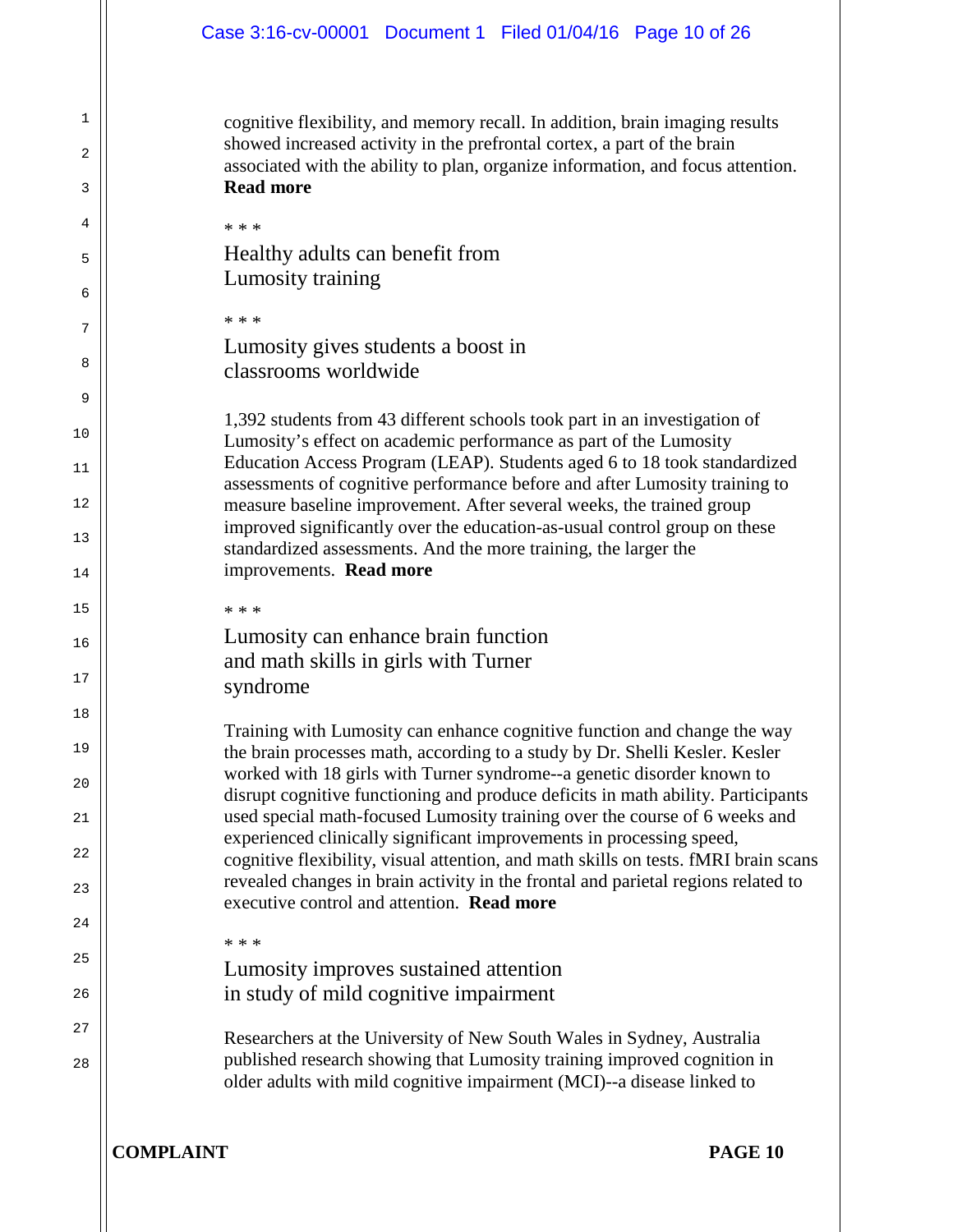\* \* \*

Alzheimer's. The study's 16 participants completed 30 sessions of Lumosity training over the course of 8-10 weeks and improved at a visual sustained attention test. Another group of participants served as controls and received regular treatment without cognitive training. **Read more**

Lumosity improves math skills in teens

Lumosity training transfers to multiple measures of cognitive performance

Your brain is amazing. Learn just how much it can do.

Over the last few decades, neuroscientists have learned that your brain has the amazing ability to grow and change at any point in your lifetime. This breakthrough has opened the door to myriad possibilities, from increasing intelligence and memory in daily life to recovering from traumatic injuries.

\* \* \*

\* \* \*

\* \* \*

1

2

3

4

5

6

7

8

9

10

11

12

13

14

15

16

17

18

19

 $20$ 

21

22

23

24

25

26

27

28

A study of over 2,000 elderly adults in 2002 suggests that even older brains have plenty of room to improve and learn. (Ball, et al., 2002). After 10 hours of training over the course of six weeks, elderly participants gained **skills that transferred to real-world abilities** –they experienced fewer declines in their ability to perform basic daily activities.

\* \* \*

Brain training has the potential to change lives

Neuroplasticity can have wide-ranging applications if properly and carefully explored. Researchers have used brain training to rehabilitate patients with brain trauma,

chemofog, Mild Cognitive Impairment, and more. But healthy people have also used brain training to sharpen their daily lives and ward off cognitive decline. You, too, can harness the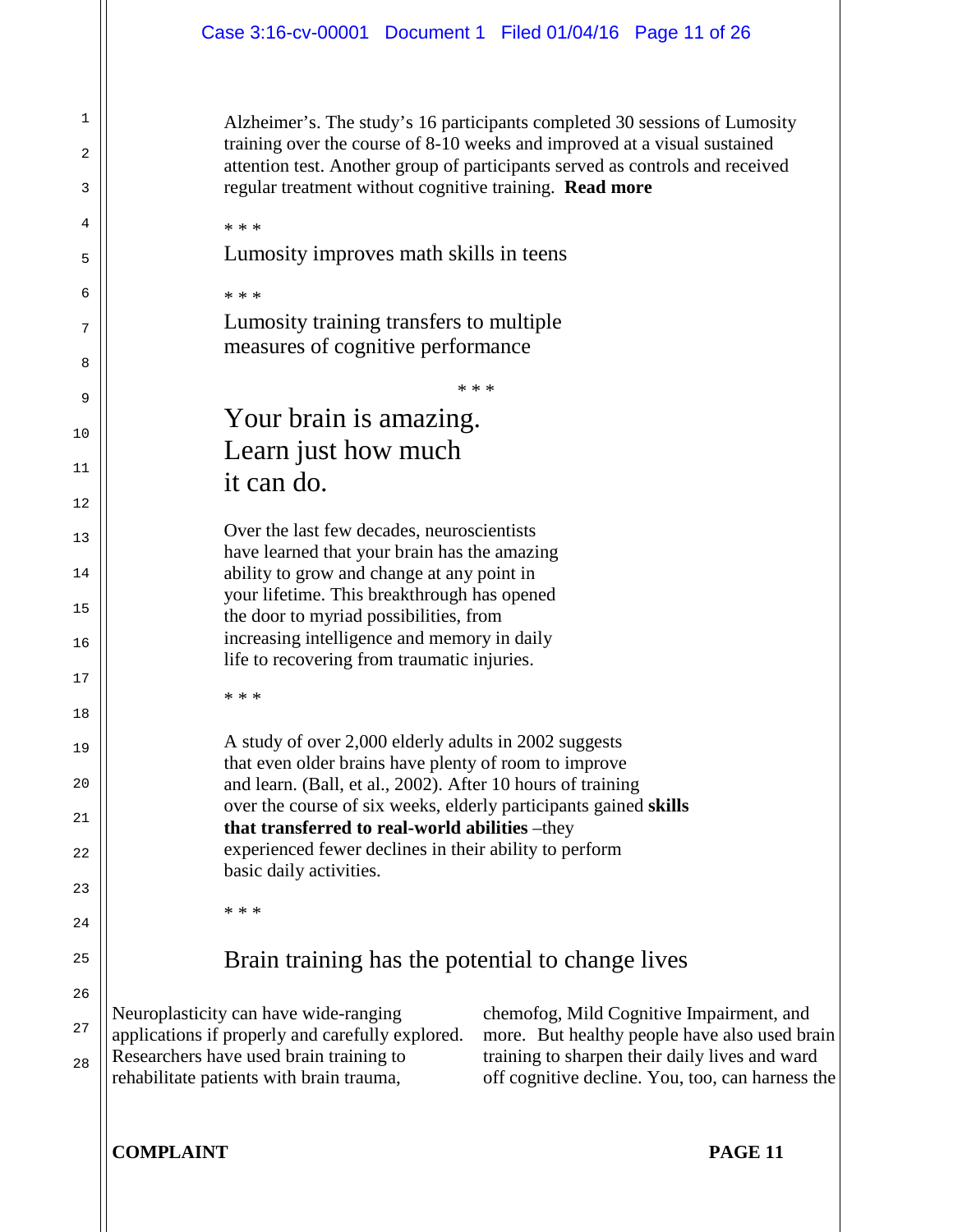power of neuroplasticity to remember more, every aspect of life. The benefits may well be think faster, and **achieve your full potential** in

1

| 2        | think faster, and <b>achieve your full potential</b> in<br>endless.                                                                    |
|----------|----------------------------------------------------------------------------------------------------------------------------------------|
| 3        | * * *                                                                                                                                  |
| 4        | Developed by neuroscientists                                                                                                           |
| 5        | Lumosity's groundbreaking program is based on extensive research                                                                       |
| 6        | in the field of neuroplasticity. Our in-house R&D team works with<br>researchers from Berkeley, Columbia, and more to create the most  |
| 7        | effective training possible.                                                                                                           |
| 8        | Read more about the science >>                                                                                                         |
| 9        | * * *                                                                                                                                  |
| 10       |                                                                                                                                        |
| 11       | Proven benefits                                                                                                                        |
| 12       | Multiple studies have been published on Lumosity's ability to<br>improve key abilities such as working memory, visual attention, fluid |
| 13       | intelligence, and executive function. No matter what your age,<br>improving these core cognitive abilities can improve real-life       |
| 14       | abilities.                                                                                                                             |
| 15       | Read more about the proven benefits >>                                                                                                 |
| 16       | * * *                                                                                                                                  |
| 17<br>18 | Collaborators<br>***                                                                                                                   |
| 19       | <b>Maurice Finn and Skye McDonald, PhD</b>                                                                                             |
|          | University of New South Wales                                                                                                          |
| 20<br>21 | Lumosity training to improve cognition in patients with mild cognitive<br>impairment (MCI)                                             |
| 22       | ***                                                                                                                                    |
| 23       | <b>Shelli Kesler, PhD</b>                                                                                                              |
|          | <b>Stanford University</b>                                                                                                             |
| 24<br>25 | Improving cognitive outcomes in cancer survivors and children with genetically<br>based learning disabilities                          |
|          | ***                                                                                                                                    |
| 26       | <b>Chris Johnson, PhD</b>                                                                                                              |
| 27       | University of California, San Diego                                                                                                    |
| 28       |                                                                                                                                        |
|          |                                                                                                                                        |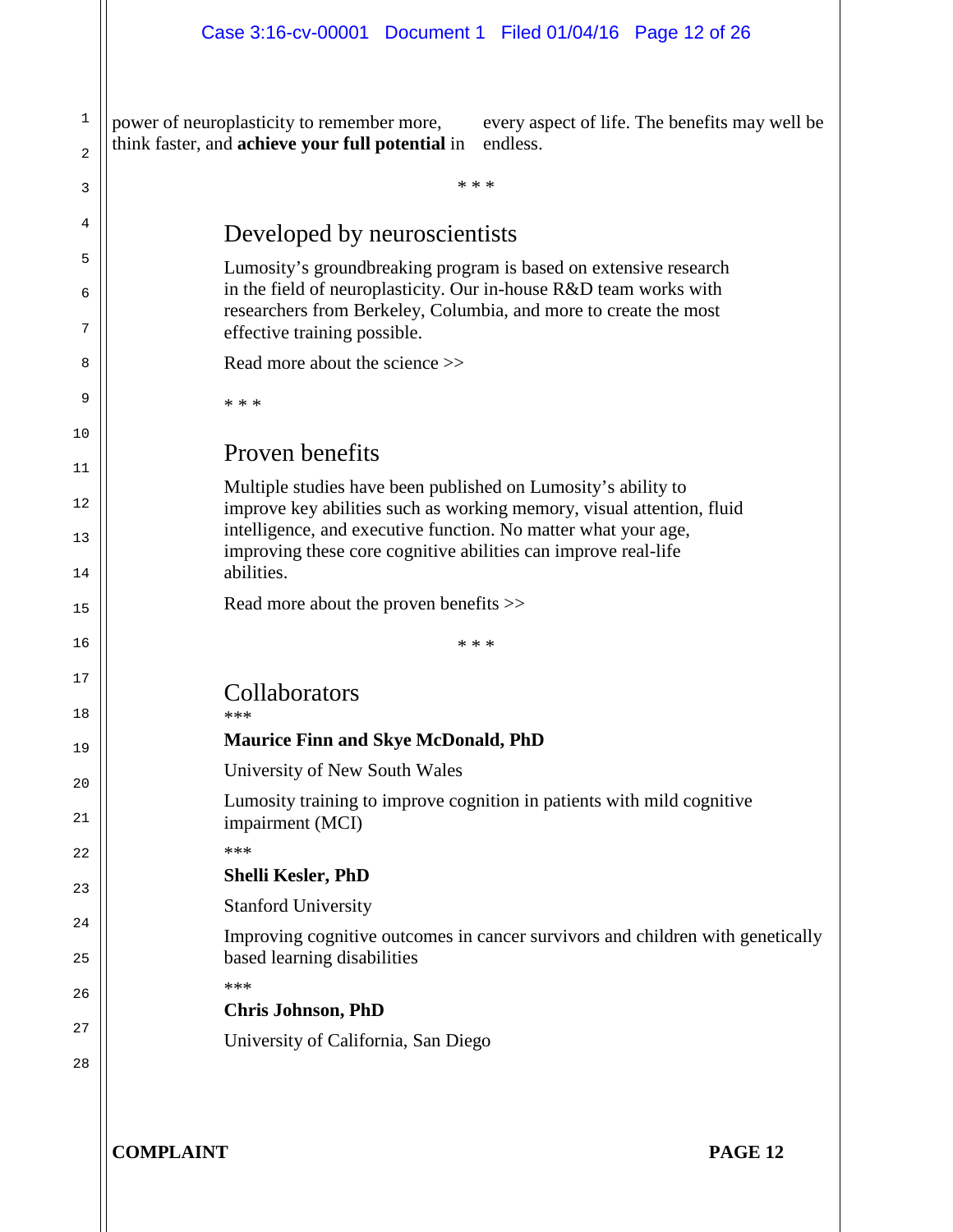Lumosity training to improve outcomes in combat veterans suffering from traumatic brain injuries

\* \* \* C. Brain Trainer mobile app capture, April 8, 2013 (Exhibit C) **Brain Trainer by Lumosity.com** \* \* \* Results indicate that Lumosity can improve a wide variety of core cognitive skills – from attention and memory to intelligence and math skills. These improved abilities can help people do better in school, perform more effectively at work, and live a more productive life. Learn more about the science behind Lumosity in the Science section. \* \* \* D. "Reach New Heights" email (Exhibit D) **Reach New Heights with Lumosity**

Lumosity training has had positive results for several populations – and the below Mensa Research Journal study shows that Lumosity can help healthy adults improve too.

\* \* \*

# **Lumosity Training Really Transfers, New Study Says**

\* \* \*

Lumosity's neuroscience team, in collaboration with researchers from Stanford and San Francisco State University, published an important new study in *Mensa Research Journal*  in 2011. This was the first peer-reviewed, controlled trial to demonstrate that web-based cognitive training can enhance cognitive

**COMPLAINT PAGE 13**

1

2

3

4

5

6

7

8

9

10

11

12

13

14

15

16

17

18

19

 $20$ 

21

22

23

24

25

26

27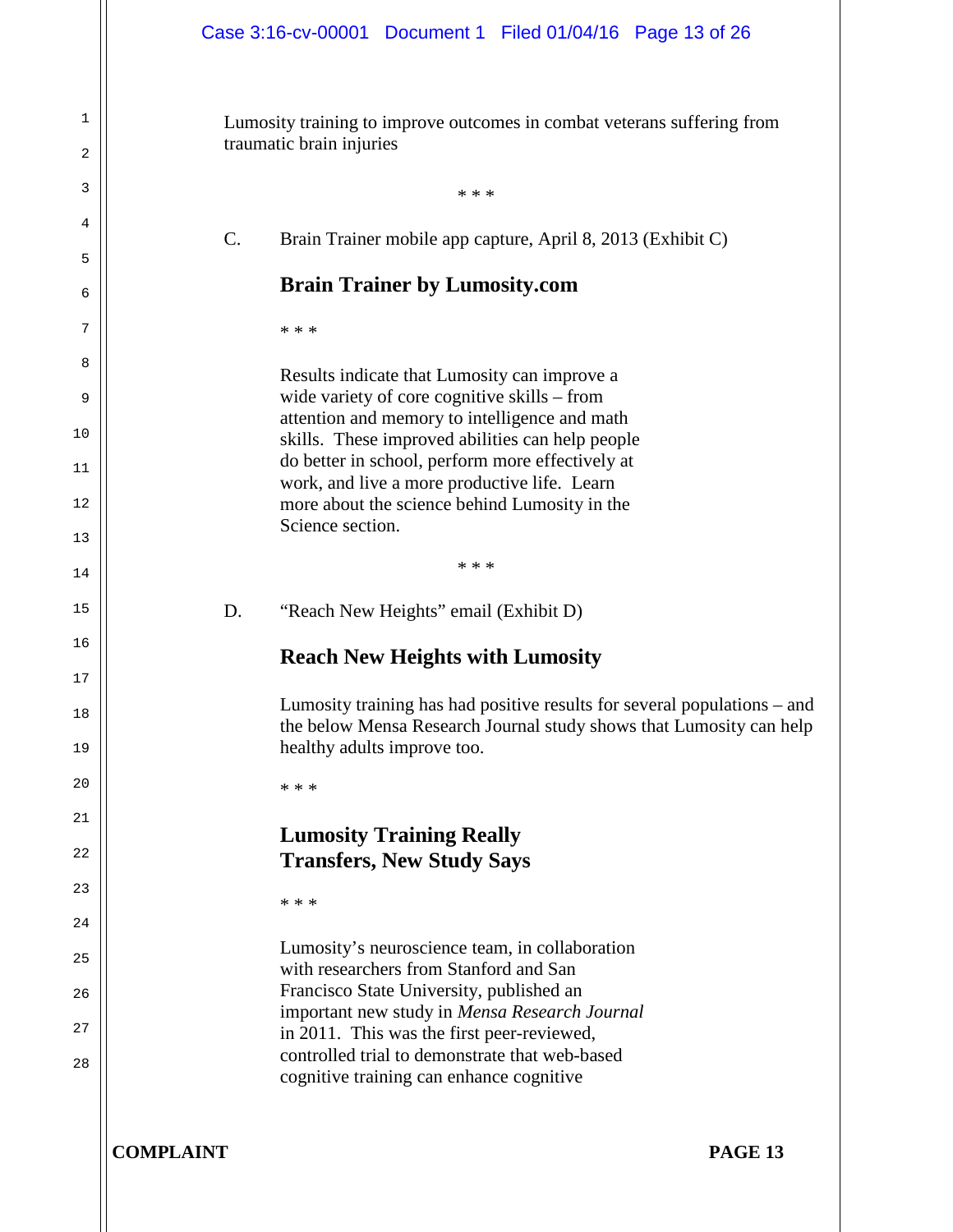performance in healthy adults.

\* \* \*

1

2

3

4

5

6

7

8

9

10

11

 $12$ 

13

14

15

16

17

18

19

 $20$ 

21

22

23

24

25

26

27

28

## **Why this study matters**

\* \* \*

This study shows that Lumosity training is something that can stick with you beyond the games. Whether at home, at work, or at play, the benefits of Lumosity training can enhance certain cognitive functions that you rely upon in different aspects of life. You use working memory to juggle complex ideas at work, and visual attention to focus on important information.

\* \* \*

E. "Lumosity in the Classroom Can Positively Impact Students" blog post, June 4, 2003 (Exhibit E)

# **Lumosity in the classroom can positively impact students**

#### \* \* \*

So far, results are promising: LEAP students who trained with Lumosity improved scores on standardized tests of cognitive ability.

# **The link between Lumosity and classroom learning**

In any learning process, strong core cognitive abilities provide students of all ages with the mental scaffolding to support more complex activities such as formulating an argument, writing a creative story, and navigating social situations. Researchers have found that core cognitive abilities such as working memory and processing speed are factors for educational achievement in math, science, and reading.

#### \* \* \*

# **How Lumosity impacted student performance**

\* \* \*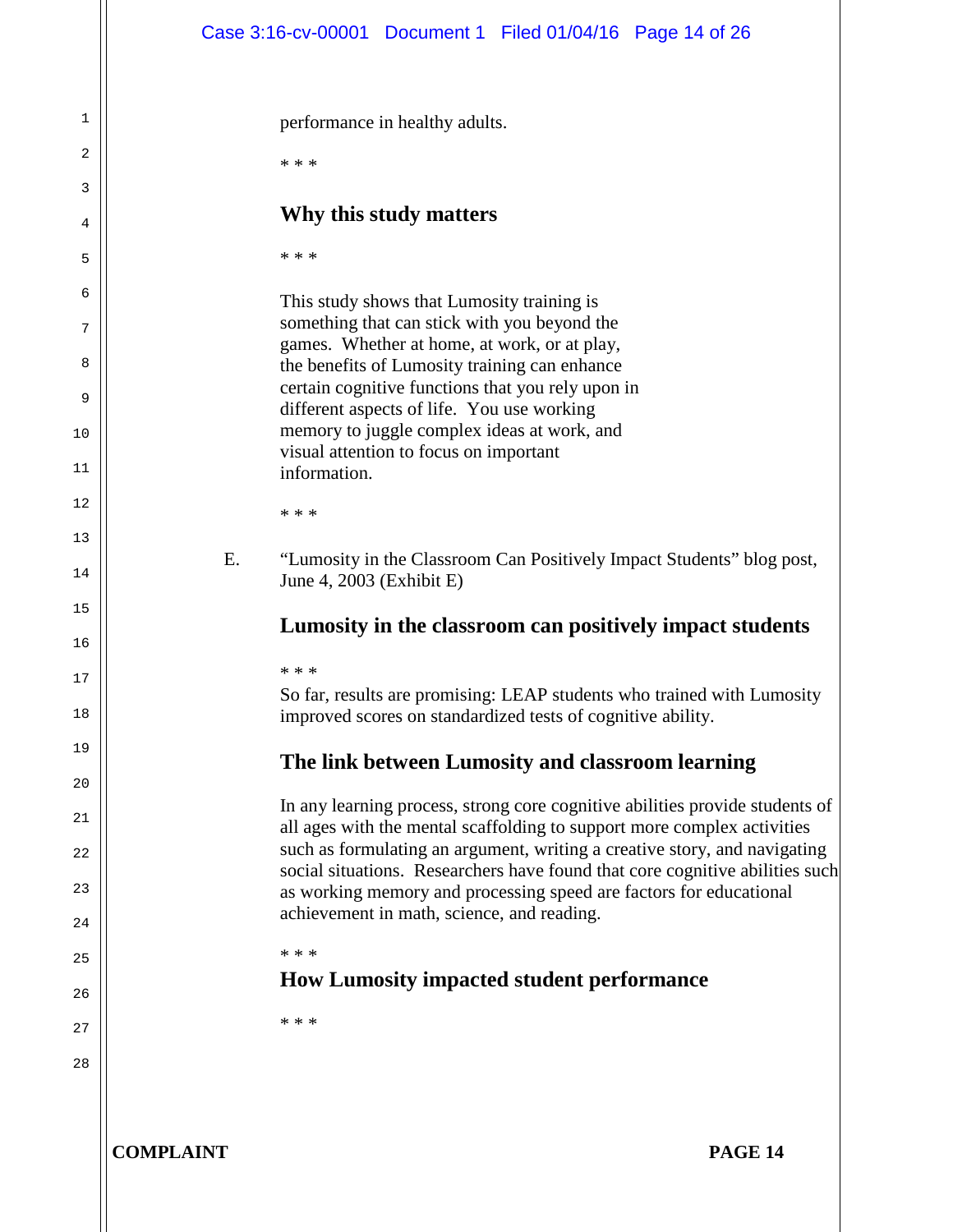After analyzing data from 45 LEAP schools in 6 countries, we found that students who trained with Lumosity for a semester showed significant improvements in assessment scores compared to students who kept to a standard academic schedule.

\* \* \*

1

2

3

4

5

6

7

8

9

10

11

 $12$ 

13

14

15

16

17

18

19

 $20$ 

21

22

23

24

25

26

27

28

F. "Lumosity's Athlete Testimonial Contest" blog post, June 25, 2012 (Exhibit F)

## **Lumosity's Athlete Testimonial Contest!**

## STRONG MIND, STRONG BODY

*"Lumosity helps me stay focused during the last mile of the race."*

Show us how Lumosity has helped take your athletic abilities to the next level for the chance to win a Lifetime Subscription, the new iPad, and more!

\* \* \*

The best athletes don't just have strong bodies. They also have strong minds equipped with excellent attention, great memory for routines, incredible flexibility for adapting to new situations, and reaction speeds quick enough to handle any incoming ball, puck, or challenge. No matter what kind of athlete you are, it's possible to enhance these skills using Lumosity!

Has Lumosity training helped YOU become a better athlete? Then enter the Lumosity Athlete Testimonial Contest by sharing your story and a photo of you engaged in an athletic pursuit!

\* \* \*

G. "How Brain Training Can Improve Your Athletic Game" blog post, August 30, 2011 (Exhibit G) **How Brain Training Can Improve Your Athletic Game**

\* \* \*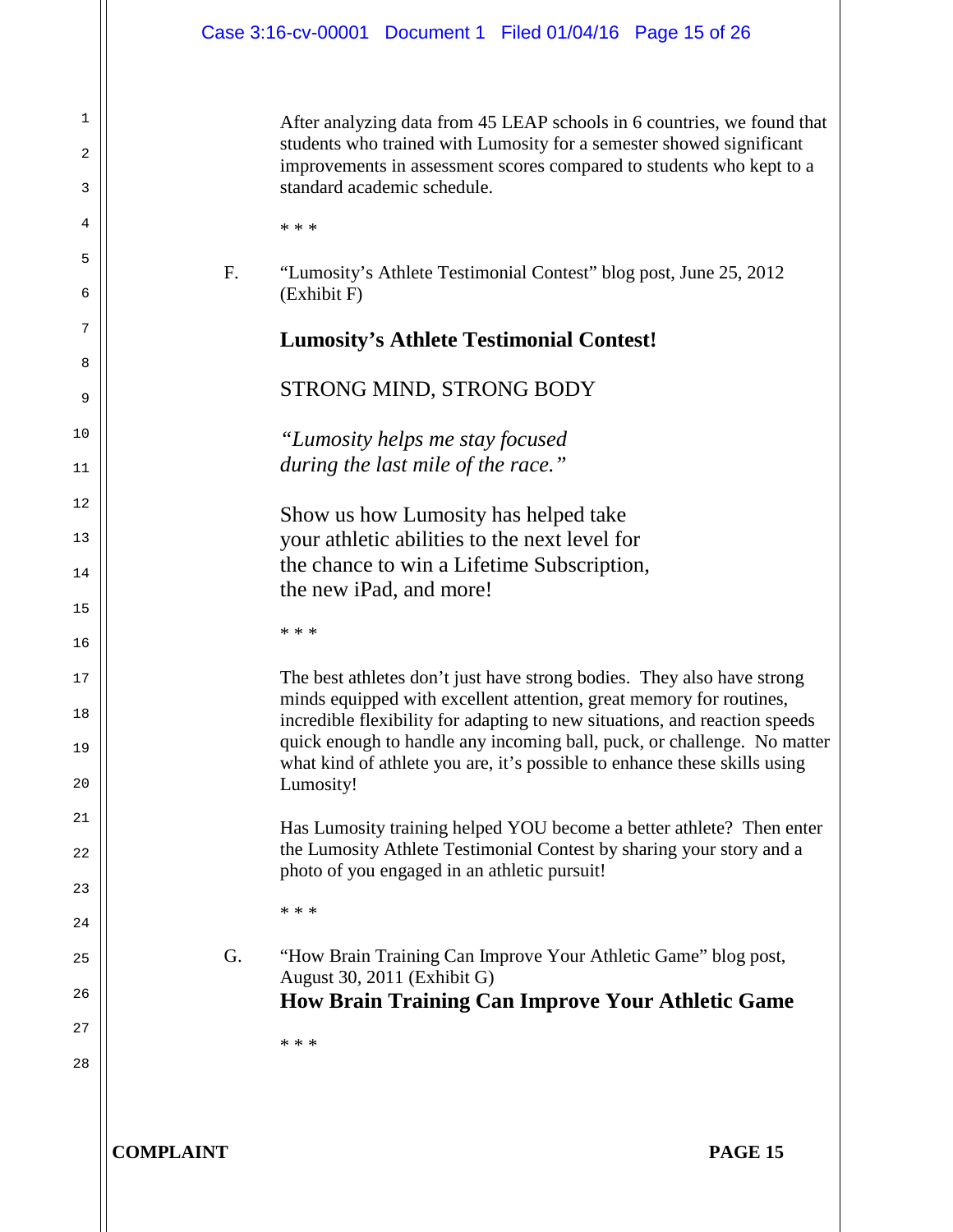With seasons starting for football, basketball, and other sports, we've received many inquiries from our users about how cognitive training with tools like Lumosity can help people become better athletes.

\* \* \*

1

2

3

4

5

6

7

8

9

10

11

 $12$ 

13

14

15

16

17

18

19

 $20$ 

21

22

23

24

25

26

27

28

With athletes and coaches looking for every possible edge, it's no surprise that there are dozens of studies devoted to cognitive training and sports performance that target everything from soccer and cricket to golf and tennis.

\* \* \*

H. "Improve Your Job Performance, Attitude, and Ratings" blog post, January 17, 2012 (Exhibit H)

# **Improve Your Job Performance, Attitude, and Ratings**

# **EMPLOYEE OF THE MONTH You!**

The New Year marks changes in many areas of our lives, and work is no exception. We may resolve to get a more exciting job, finally earn that big promotion, or win a major deal. There are several ways for us to prepare for the challenges associated with achieving these goals: we rehearse interviews, conduct research, and burn the midnight oil at the office.

Here at Lumosity we're deeply interested in the real-world applications of cognitive training, and we often hear from users who wonder whether cognitive training may improve their performance on the job. So far, there are just a few examples of cognitive interventions targeted to improve job performance.

\* \* \*

Multiple studies have found Lumosity training to be effective in improving core cognitive capacities such as working memory and attention. Proficiency in these crucial functions has been correlated to manager ratings of workplace performance . . . .

So if a new job or promotion is on your wish list for 2012, why not put in some training time with popular working memory exercises like Memory Matrix or Playing Koi? And if you've found that Lumosity has given you a boost in your job search or workplace performance, comment and tell us your story!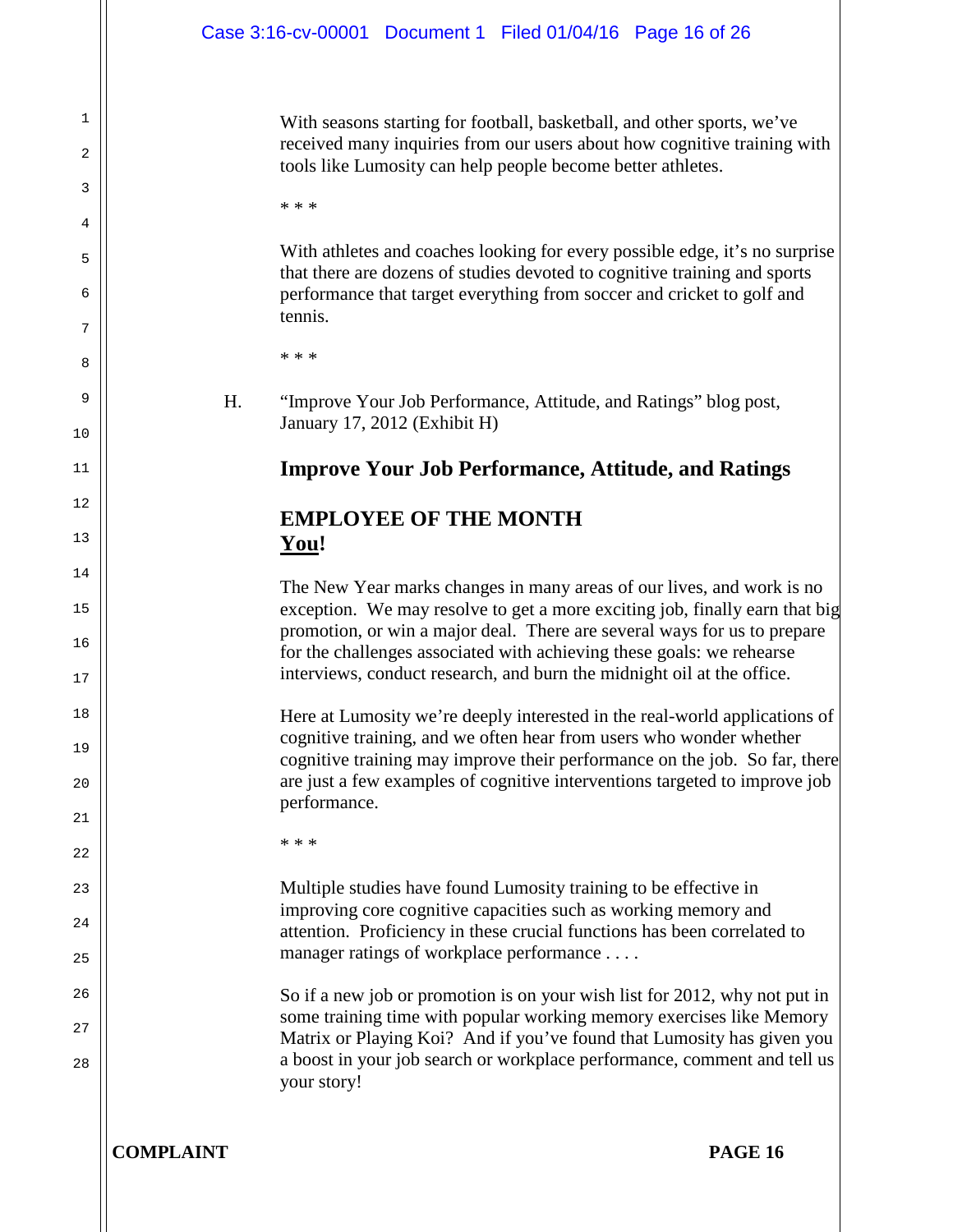1 2 3 4 5 6 7 8 9 10 11 12 13 14 15 16 17 18 19  $20$ 21 22 23 24 25 26 27 28 I. Pandora radio ad (Exhibit I) ANNOUNCER: Hey, Pandora listener. Can you remember the name of that song you just heard? Most people find that memory declines with age. But your memory doesn't have to. Control and improve your memory with Lumosity.com, the personal trainer for your brain. Designed by neuroscientists and used by 25 million people, Lumosity employs the science of neuroplasticity to improve your memory and attention. Try a quick brain workout today. Visit Lumosity.com. J. "Select Your Subscription" website capture (Exhibit J) **Benefits Everyone** In 2007, we learned that my mother had early onset Alzheimer's. I joined Lumosity at first for my mother. I now use this site not only for her, but for my brain as well. K. "The Benefits of Cognitive Reserve" blog post, January 24, 2011 and "Cognitive Reserve and the Effects of Aging" email to Lumosity users (Exhibit K) **The Benefits of Cognitive Reserve** By Joe Hardy Exercising your brain at a young age can protect your cognitive abilities as you get older, a team of researchers at the University of California, San Francisco recently reported in the *Journal of American Medical Association*. Led by Dr. Kristine Yaffe, the researchers followed a group of close to 1,000 individuals for nine years, measuring brain function and taking blood samples along the way. They found that levels of several compounds in the bloodstream – called beta-amyloids – predicted subsequent cognitive decline. These compounds are related to Alzheimer's Disease, so this relationship is not entirely surprising. The protective effects of brain exercise were more interesting. The researchers found that people with high levels of cognitive reserve – as measured by previous experiences with cognitively stimulating activities like education – were relatively protected against cognitive decline associated with these chemical changes. In other words, if you take two people with the same levels of blood plasma beta-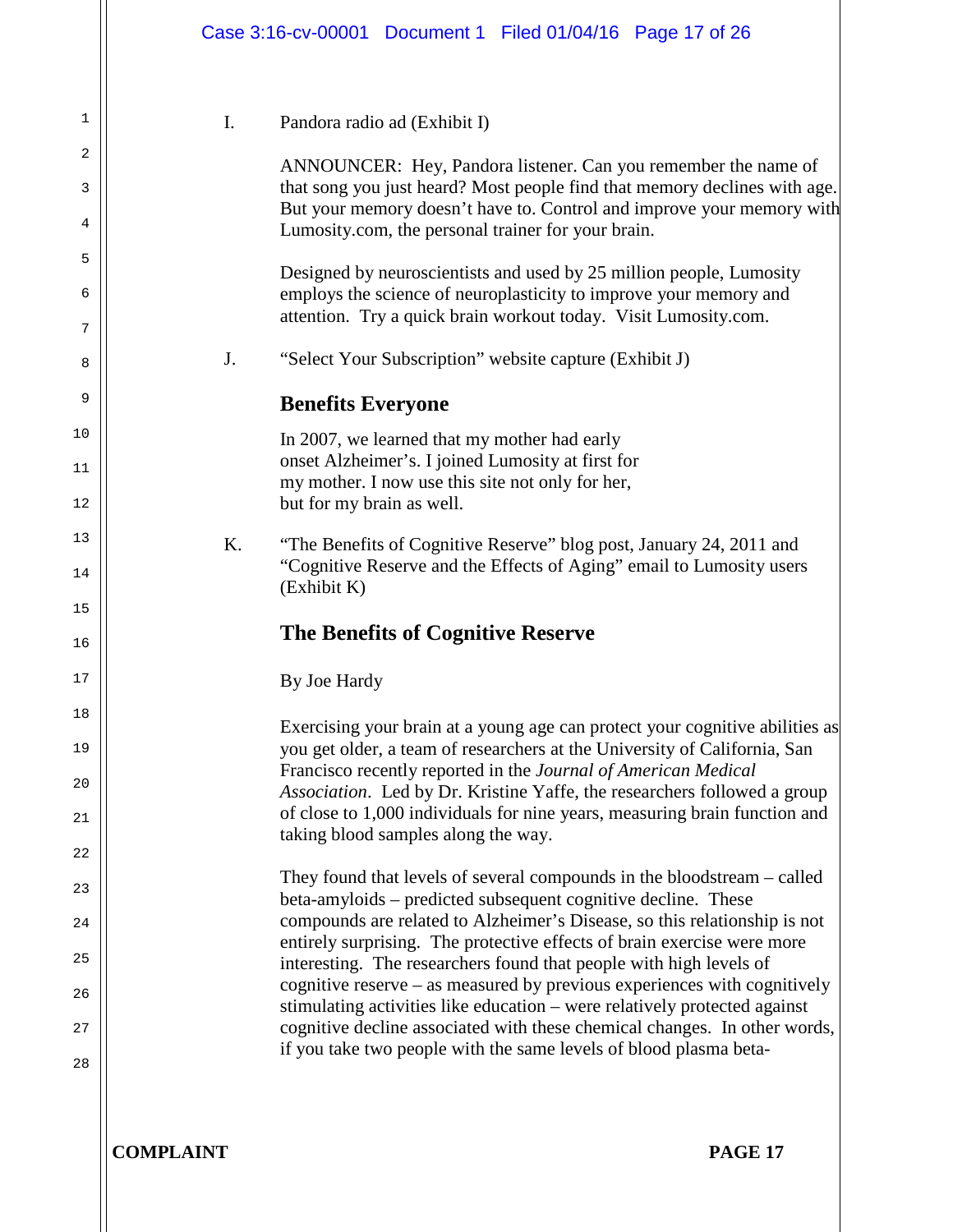| Case 3:16-cv-00001 Document 1 Filed 01/04/16 Page 18 of 26               |                                                                         |                                                                                                                                                  |                                                                                                                                                                                                                                                                                                                   |
|--------------------------------------------------------------------------|-------------------------------------------------------------------------|--------------------------------------------------------------------------------------------------------------------------------------------------|-------------------------------------------------------------------------------------------------------------------------------------------------------------------------------------------------------------------------------------------------------------------------------------------------------------------|
| you'll be later.                                                         |                                                                         |                                                                                                                                                  | amyloids, the person with more cognitive reserve (built up through prior<br>brain exercise) is likely to have better cognitive fitness down the road.<br>The message is clear: cognitively stimulating activity is critical for brain<br>health and fitness. The more you exercise your brain now, the better off |
| * * *<br>L.                                                              |                                                                         | "Lumosity ADHD" website capture (Exhibit L)<br><b>Courses · Medical Conditions · Lumosity ADHD</b>                                               |                                                                                                                                                                                                                                                                                                                   |
| <b>Lumosity ADHD</b><br>$\bullet$<br>$\bullet$<br>$\bullet$<br>$\bullet$ | <b>SCIENTIFICALLY DESIGNED</b><br>Develop sustained attention and focus | Specifically designed brain training for ADHD<br>Targets improvement of working memory<br>Fun and easy: full workout in less than 10 minutes/day |                                                                                                                                                                                                                                                                                                                   |
| Enroll<br>* * *                                                          |                                                                         |                                                                                                                                                  |                                                                                                                                                                                                                                                                                                                   |
| <b>More courses</b>                                                      |                                                                         |                                                                                                                                                  |                                                                                                                                                                                                                                                                                                                   |
| <b>Lumosity TBI</b>                                                      |                                                                         |                                                                                                                                                  | <b>Lumosity Cancer Recovery II</b>                                                                                                                                                                                                                                                                                |
|                                                                          | <b>Lumosity Cancer Recovery I</b>                                       | <b>Lumosity PTSD</b>                                                                                                                             |                                                                                                                                                                                                                                                                                                                   |
|                                                                          | <b>Other Course Categories</b>                                          |                                                                                                                                                  |                                                                                                                                                                                                                                                                                                                   |
| Student<br>Peak Performance<br>* * *                                     | Core Brain Training                                                     |                                                                                                                                                  |                                                                                                                                                                                                                                                                                                                   |

**COMPLAINT PAGE 18**

1

2

3

4

5

6

7

8

9

10

11

12

13

14

15

16

17

18

19

20

21

22

23

24

25

26

27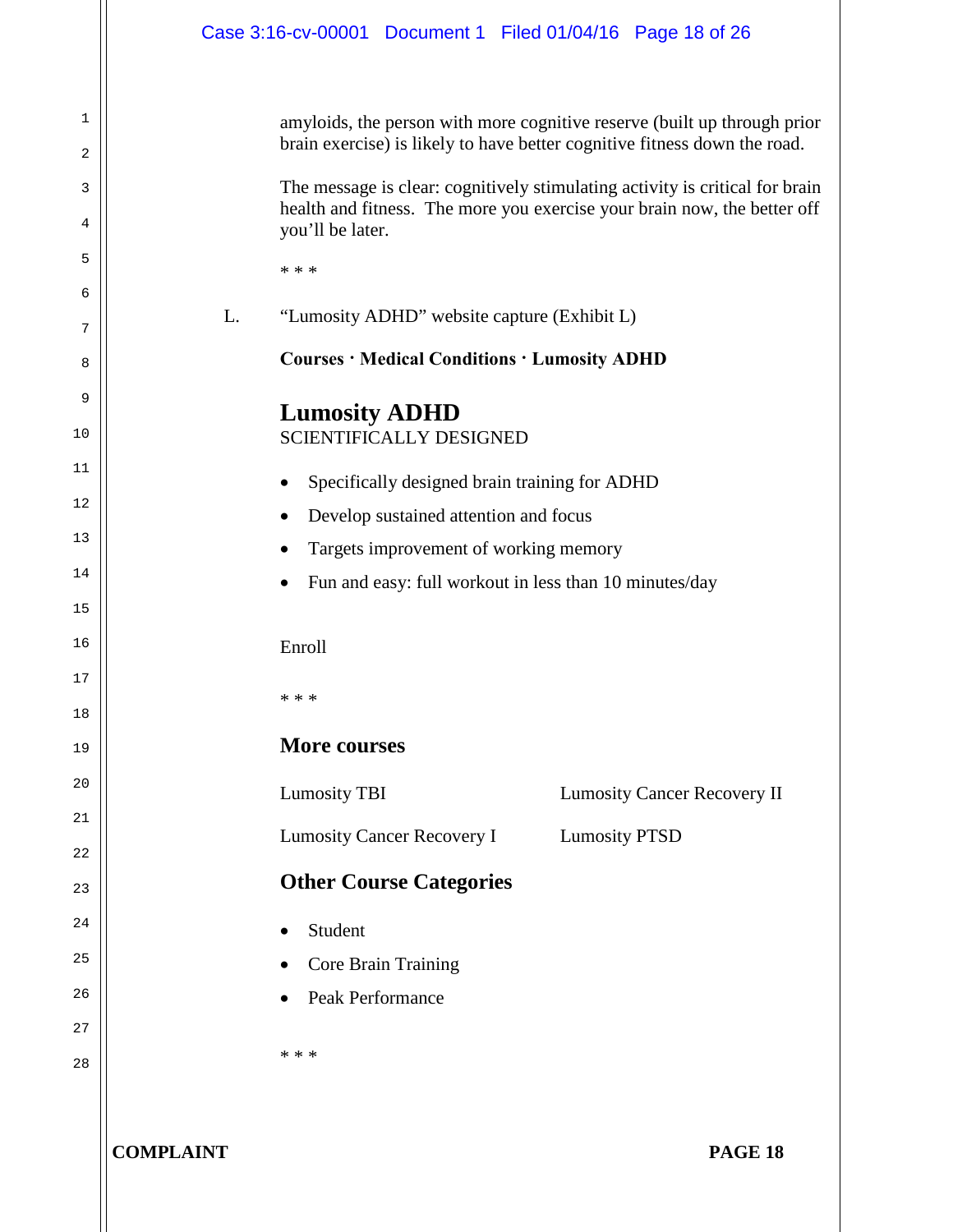#### **Lumosity User Stories**

1

2

3

4

5

6

7

8

9

10

11

12

13

14

15

16

17

18

19

 $20$ 

21

22

23

24

25

26

27

28

*I'm a 20-year old college student studying bioengineering, and as it turns out, I also have fairly severe ADHD, inattentive subtype – my test results say my processing speed and memory are on the low end of average, and that my visual attention is literally borderline . . . . I have noticed that after about two weeks of intensive memory, attention, and speed training, I'm able to read almost twice as fast as I was able to before, and my reflexes and spatial abilities seem to have improved enough that my martial arts performance (I spar competitively in Tae Kwon Do) has suddenly become much better. These effects seem to be entirely independent of my medication usage. I'm glad I found your site – I'm hoping that with enough persistence and diverse training, I'll be able to improve my visual attention and processing speed enough to at least reduce my medication dosage. Keep up the great work!*

M. "We Want To Hear Your Story!" blog post, September 28, 2009 (Exhibit M)

# **We Want to Hear Your Story!**

\* \* \*

Here's an example of a touching testimonial that we recently received from Dr. David Darbro. Dr. Darbro suffered from a stroke in 2005, and he now uses Lumosity to regain lost mental function.

\* \* \*

N. "Cognitive Training Improves Executive Function in Breast Cancer Survivors" press release, May 14, 2013 (Exhibit N)

> **Cognitive Training Improves Executive Function in Breast Cancer Survivors**

**Randomized Controlled Study on Cancer-Related Cognitive Impairment Published in Peer-Reviewed Journal Clinical Breast Cancer**

**\* \* \***

The most common quality-of-life complaint from breast cancer survivors is the cognitive effect of cancer treatments," said Joe Hardy, Ph.D., VP of Research & Development at Lumosity. "These results are interesting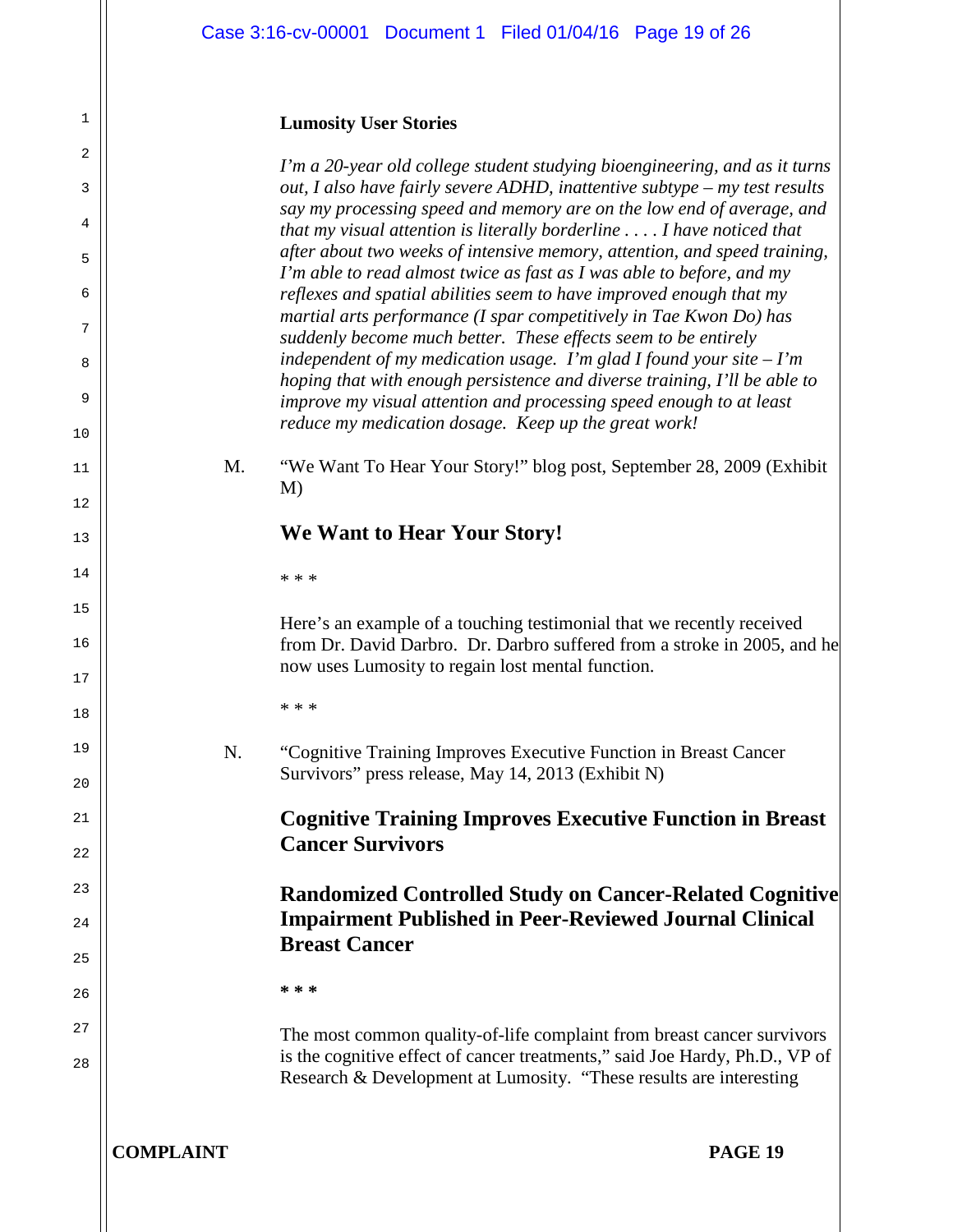because they suggest that online cognitive training shows promise as an intervention for cognitive difficulties in breast cancer survivors, and even long-term survivors can benefit.

\* \* \*

We're committed to helping people from all walks of life improve their core cognitive abilities, and we're excited that this study has shown very promising results for a real-world clinical application of cognitive training for cancer survivors," said Hardy. "We've created Lumosity to be an accessible tool for anyone who wants to train their brain, as well as researchers who want to study the effects of cognitive training on specific populations.

\* \* \*

#### Incentives for Consumer Testimonials

19. The Lumosity website and other online marketing materials, including emails to trial users and paid subscribers, featured 160 testimonials by users of the Lumosity Program. Defendants used these testimonials to promote a wide range of benefits for the Lumosity Program, particularly improved school, work, and athletic performance. Forty-six of these testimonials were not spontaneously generated by consumers but instead were solicited by Defendants as part of contests where consumers received significant prizes such as an iPad, a trip to San Francisco, and a lifetime subscription to the Lumosity Program. This fact was not adequately disclosed to consumers and would materially affect the weight and credibility consumers assigned to such testimonials.

20. Consumers visiting the Lumosity.com website could click on "User Stories," which featured 34 consumer testimonials or "Lumosity Stories." The following statements and depictions appeared on the User Stories page:

26 27 28

1

2

3

4

5

6

7

8

9

10

11

12

13

14

15

16

17

18

19

20

21

22

23

24

25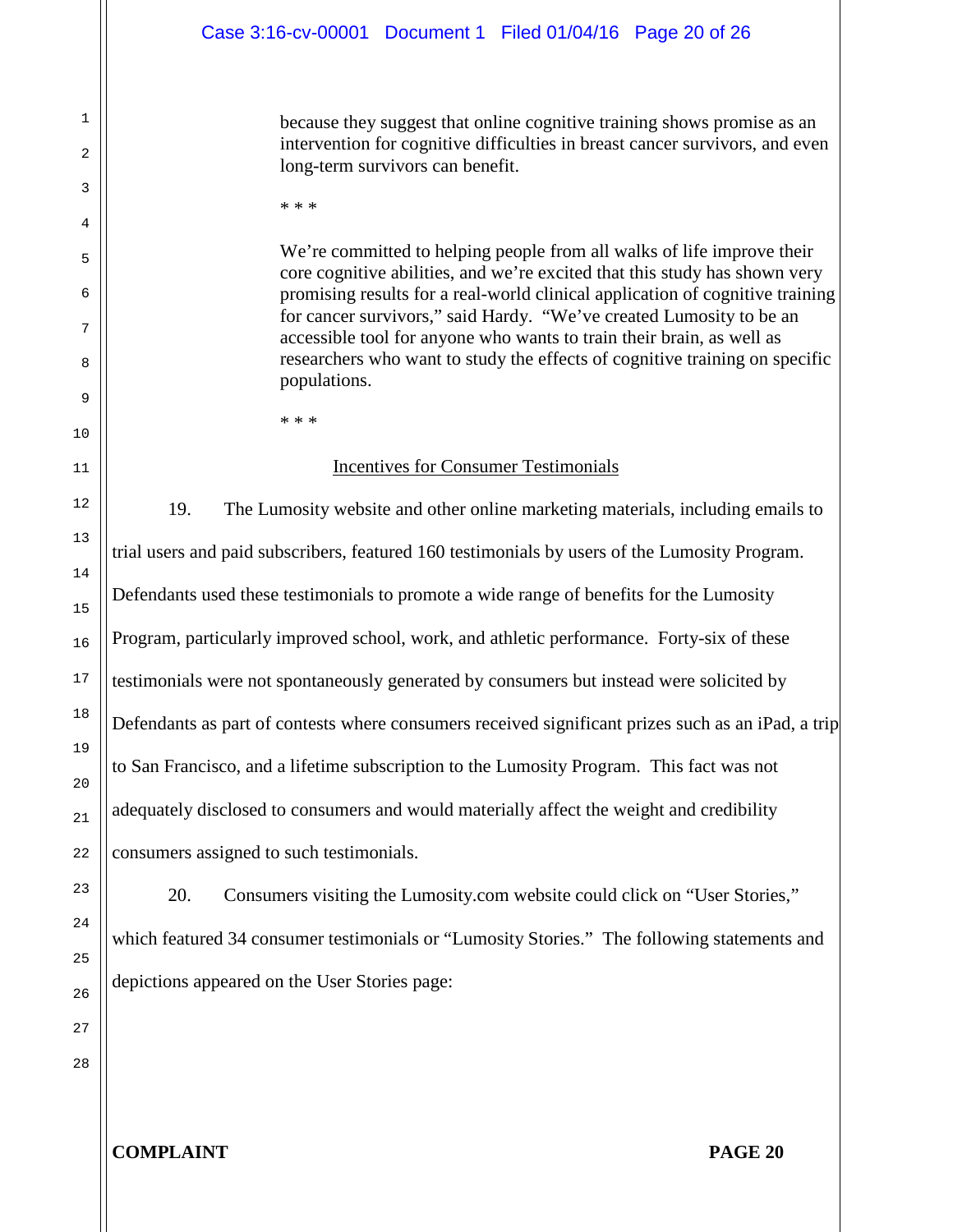|                | Case 3:16-cv-00001 Document 1 Filed 01/04/16 Page 21 of 26                                                                                                                                                                                                                                                                            |  |  |  |
|----------------|---------------------------------------------------------------------------------------------------------------------------------------------------------------------------------------------------------------------------------------------------------------------------------------------------------------------------------------|--|--|--|
| 1              | Excerpt from the Lumosity.com website capture (Exhibit B)                                                                                                                                                                                                                                                                             |  |  |  |
| 2              | Here are a few reasons why people play Lumosity                                                                                                                                                                                                                                                                                       |  |  |  |
| 3              |                                                                                                                                                                                                                                                                                                                                       |  |  |  |
| 4              | [34 pictures of people at work or engaged in sports, accompanied<br>by one-sentence testimonials called "Lumosity Stories"]                                                                                                                                                                                                           |  |  |  |
| 5<br>6         | * * *                                                                                                                                                                                                                                                                                                                                 |  |  |  |
| 7              | 21.<br>If a consumer clicked on a particular Lumosity Story, they would view                                                                                                                                                                                                                                                          |  |  |  |
| 8              | testimonials such as the two below, which failed to disclose that Defendants had solicited the                                                                                                                                                                                                                                        |  |  |  |
| 9              | testimonials through contests offering substantial prizes.                                                                                                                                                                                                                                                                            |  |  |  |
| 10<br>11       | Excerpt from the Lumosity.com website (Exhibit B)                                                                                                                                                                                                                                                                                     |  |  |  |
| 12             | <b>Lumosity stories</b>                                                                                                                                                                                                                                                                                                               |  |  |  |
| 13             | John P.   FAIRFAX                                                                                                                                                                                                                                                                                                                     |  |  |  |
| 14             | * * *                                                                                                                                                                                                                                                                                                                                 |  |  |  |
| 15             | When I saw the commercial for Lumosity, I joined right away. I had been slow in making                                                                                                                                                                                                                                                |  |  |  |
| 16<br>17<br>18 | decisions, slow in adapting to changing situations in my everyday life, and forgetful. I've been<br>practicing mixed martial arts (thai boxing, muay thai, wrestling, jiu jitsu, grappling) since early<br>April and I'm not surprised that my most significant progress has been since early June, when I<br>started doing Lumosity. |  |  |  |
| 19             | * * *                                                                                                                                                                                                                                                                                                                                 |  |  |  |
| 20             |                                                                                                                                                                                                                                                                                                                                       |  |  |  |
| 21             | Lumosity's Speed and Attention games have helped things slow down for me when I'm fighting<br>an opponent. As soon as he moves, I can see what he's doing and effectively react. The Memory                                                                                                                                           |  |  |  |
| 22             | programs have helped me remember my combinations so I can be really loose and not try to<br>think so hard. The Flexibility programs (mainly Brain Shift) have challenged me the most                                                                                                                                                  |  |  |  |
| 23             | because I've had a problem with getting really tense and panicking as my brain "shifts," but the<br>game has helped me to relax; so if I go from muay thai, to wrestling, to jiu jitsu, back to muay                                                                                                                                  |  |  |  |
| 24             | thai, I can effectively react and use the right techniques.                                                                                                                                                                                                                                                                           |  |  |  |
| 25             | * * *                                                                                                                                                                                                                                                                                                                                 |  |  |  |
| 26<br>27       | Kade A.   BOISE                                                                                                                                                                                                                                                                                                                       |  |  |  |
| 28             | I play goalie, which requires fast reflexes in order to stop 80 mph balls coming at me. I'm                                                                                                                                                                                                                                           |  |  |  |
|                | heading to college soon for lacrosse, most likely at Princeton. Lumosity has helped my reaction                                                                                                                                                                                                                                       |  |  |  |
|                | <b>COMPLAINT</b><br><b>PAGE 21</b>                                                                                                                                                                                                                                                                                                    |  |  |  |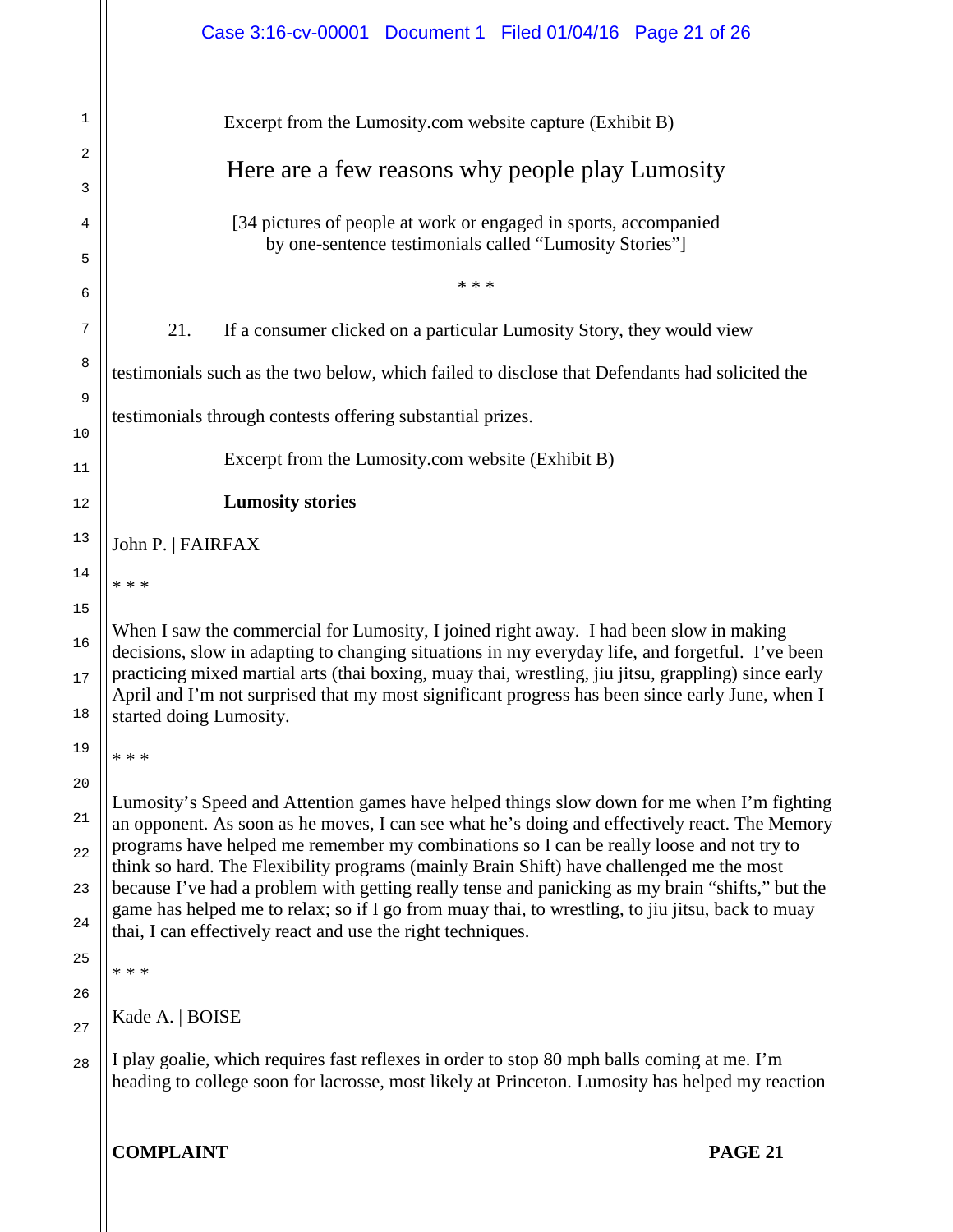time, attention in class, and my test scores! Without Lumosity I wouldn't be this successful! I'd recommend it to anyone and everyone!

# **VIOLATIONS OF THE FTC ACT**

22. Section 5(a) of the FTC Act, 15 U.S.C.  $\S$  45(a), prohibits unfair or deceptive acts or practices in or affecting commerce.

23. Misrepresentations or deceptive omissions of material fact constitute deceptive acts or practices prohibited by Section 5(a) of the FTC Act.

24. Section 12 of the FTC Act, 15 U.S.C. § 52, prohibits the dissemination of any false advertisement in or affecting commerce for the purpose of inducing, or which is likely to induce, the purchase of food, drugs, devices, services, or cosmetics.

25. For the purposes of Section 12 of the FTC Act, the Lumosity Program is a service or a "device" as defined in Section 15(d) of the FTC Act, 15 U.S.C. § 55(d).

## **COUNT I**

# **FALSE OR UNSUBSTANTIATED REAL-WORLD PERFORMANCE CLAIMS**

26. Through the means described in Paragraph 18, Defendants have represented, directly or indirectly, expressly or by implication, that training with the Lumosity Program provides real-world benefits for users by:

- A. Improving performance on everyday tasks;
- B. Improving performance in school;
- C. Improving performance at work; and
- D. Improving athletic performance.

27. The representations set forth in Paragraph 26 are false or were not substantiated at the time the representations were made.

28

1

2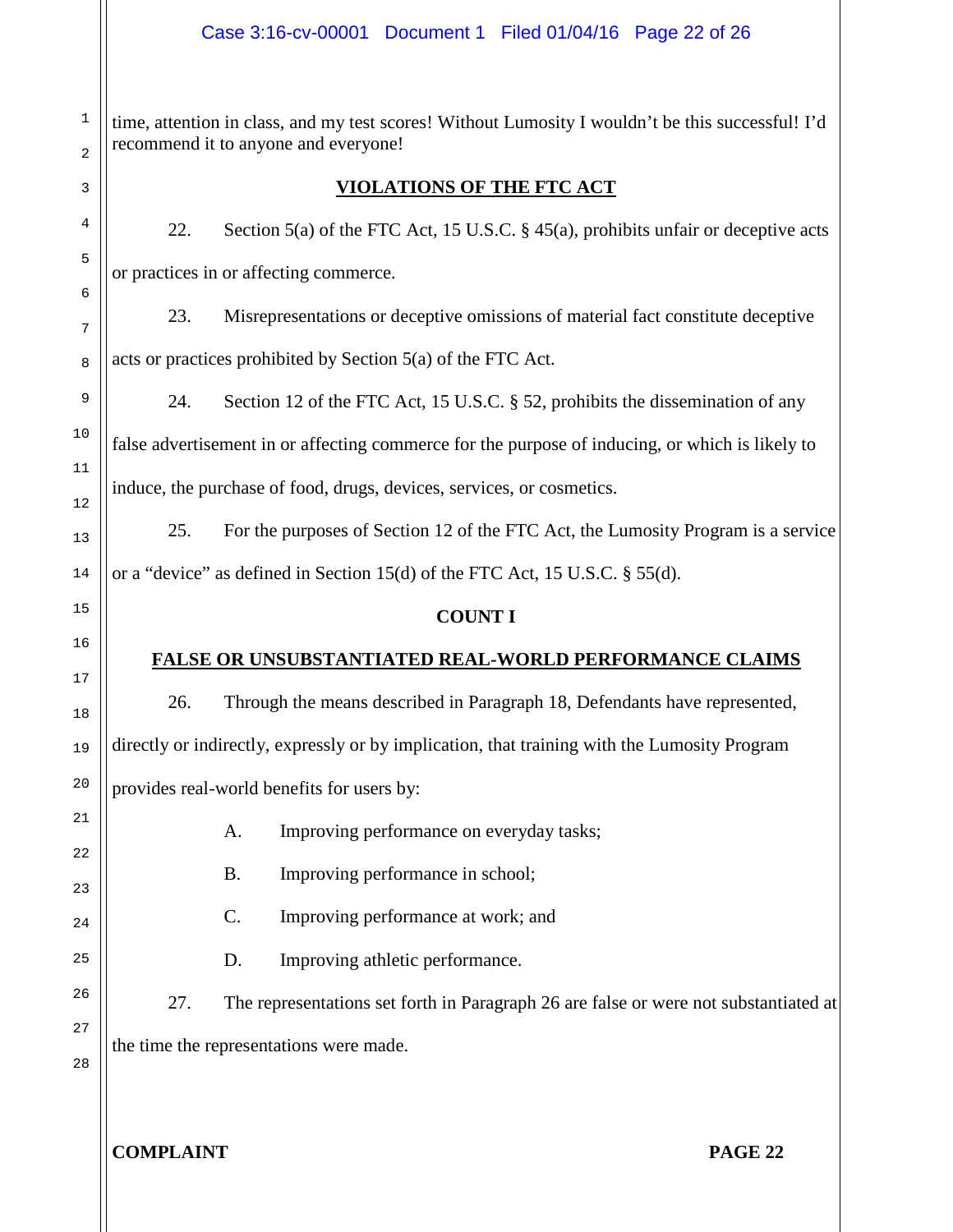28. Therefore, the making of the representations as set forth in Paragraph 26 constitutes a deceptive act or practice and the making of false advertisements, in or affecting commerce, in violation of Sections  $5(a)$  and 12 of the FTC Act, 15 U.S.C. §§ 45(a) and 52.

## **COUNT II**

## **FALSE OR UNSUBSTANTIATED CLAIMS FOR AGE-RELATED CONDITIONS**

29. Through the means described in Paragraph 18, Defendants have represented, directly or indirectly, expressly or by implication, that training with the Lumosity Program delays age-related decline in memory and other cognitive function, including protecting against mild cognitive impairment, dementia, and Alzheimer's disease.

30. The representations set forth in Paragraph 29 are false or were not substantiated at the time the representations were made.

31. Therefore, the making of the representations as set forth in Paragraph 29 constitutes a deceptive act or practice and the making of false advertisements, in or affecting commerce, in violation of Sections  $5(a)$  and 12 of the FTC Act, 15 U.S.C. §§ 45(a) and 52.

## **COUNT III**

## **FALSE OR UNSUBSTANTIATED CLAIMS FOR OTHER HEALTH CONDITIONS**

32. Through the means described in Paragraph 18, Defendants have represented, directly or indirectly, expressly or by implication, that training with the Lumosity Program reduces cognitive impairment associated with health conditions, including Turner syndrome, post-traumatic stress disorder, attention deficit hyperactivity disorder, traumatic brain injury, stroke, and side effects of chemotherapy.

33. The representations set forth in Paragraph 32 are false or were not substantiated at the time the representations were made.

# **COMPLAINT PAGE 23**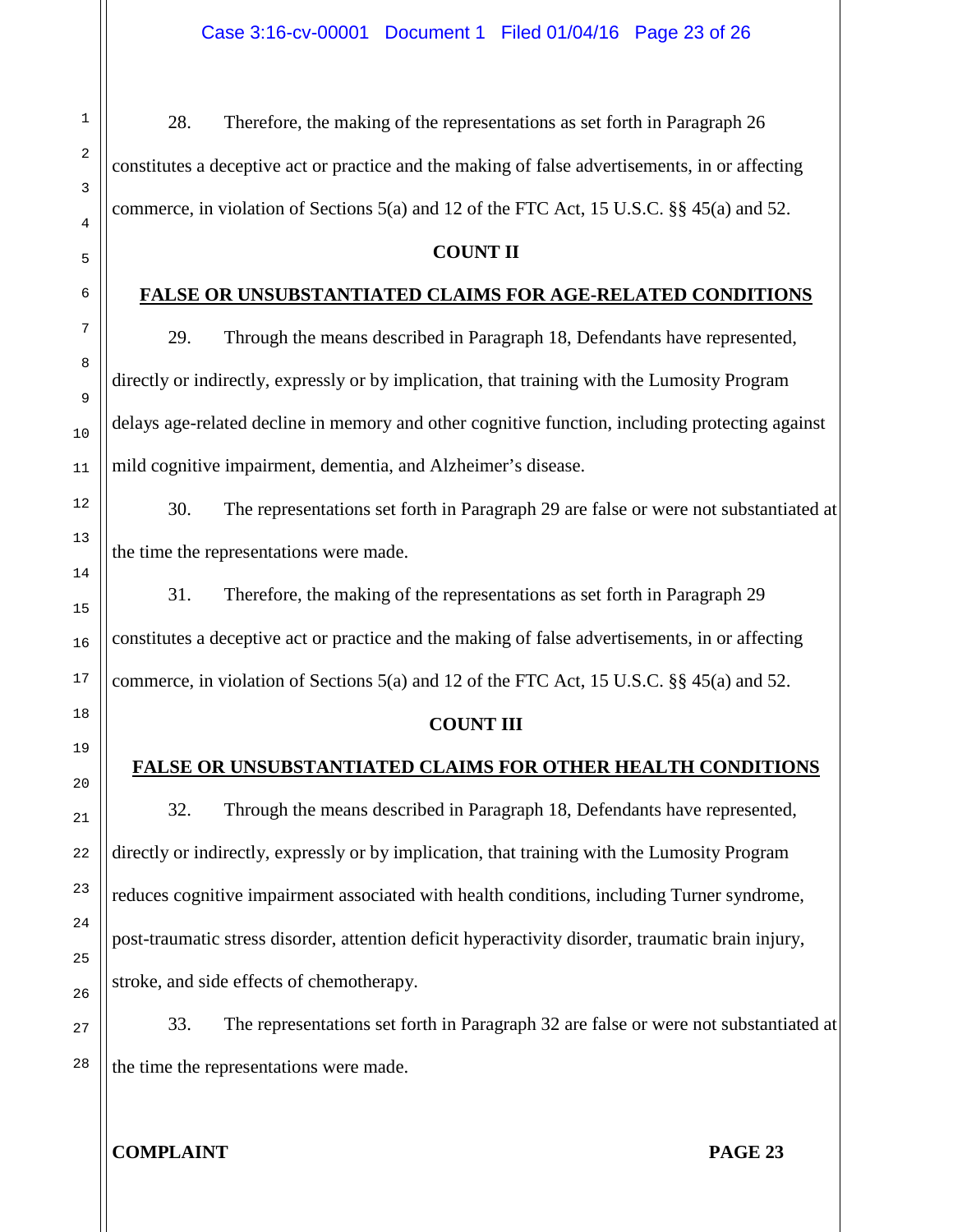1 2 3 4 5 6 7 8 9 10 11 12 13 14 15 16 17 18 19 20 21 22 23 24 25 26 27 28 34. Therefore, the making of the representations as set forth in Paragraph 32 constitutes a deceptive act or practice and the making of false advertisements, in or affecting commerce, in violation of Sections 5(a) and 12 of the FTC Act, 15 U.S.C. §§ 45(a) and 52. **COUNT IV FALSE PROOF CLAIMS** 35. Through the means described in Paragraph 18, Defendants have represented, directly or indirectly, expressly or by implication, that scientific studies prove that training with the Lumosity Program will provide the following real-world benefits to users: A. Improved performance on everyday tasks; B. Improved school performance; C. Improved work performance; D. Improved athletic performance; E. Delay in age-related decline in memory or other cognitive function, including protection against mild cognitive impairment, dementia, and Alzheimer's disease; F. Reduction in cognitive impairment associated with Turner syndrome; and G. Reduction in cognitive side effects of chemotherapy. 36. The representations set forth in Paragraph 35 are false. 37. Therefore, the making of the representations as set forth in Paragraph 35 constitutes a deceptive act or practice and the making of false advertisements, in or affecting commerce, in violation of Sections 5(a) and 12 of the FTC Act, 15 U.S.C. §§ 45(a) and 52.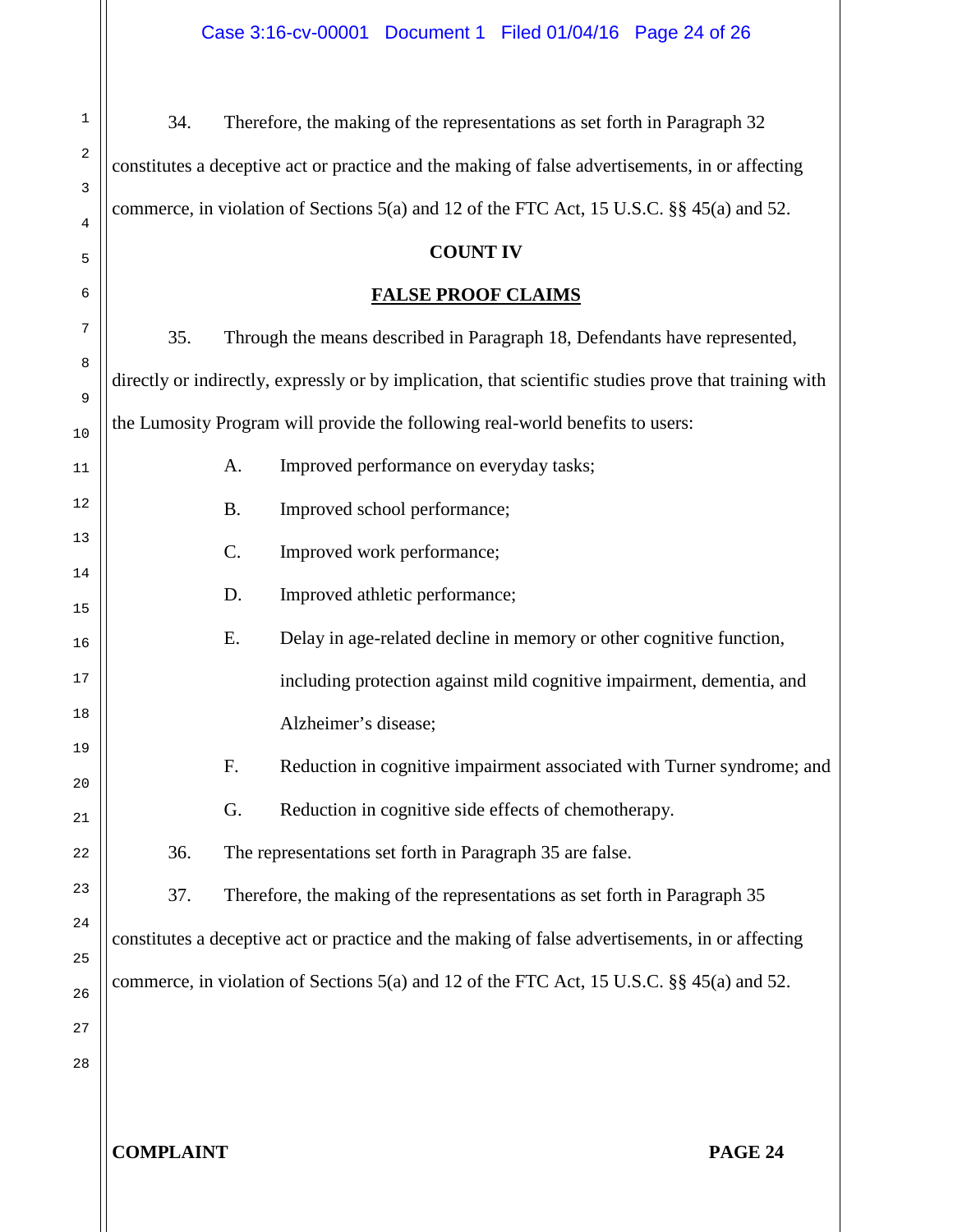### **COUNT V**

## **DECEPTIVE USE OF TESTIMONIALS**

38. Through the means described in Paragraphs 19 through 21, Defendants have represented, directly or indirectly, expressly or by implication, that the consumer testimonials featured on the Lumosity.com website and in other marketing represented the experiences of users of the Lumosity Program.

39. Defendants failed to disclose, or disclose adequately, that they solicited the testimonials as part of a contest with prizes including a free iPad, a lifetime subscription to the Lumosity Program, and a round-trip to San Francisco.

40. This fact would be material to consumers in their decision to subscribe to the Lumosity Program. The failure to disclose this fact, in light of the representation made, was, and is, a deceptive act or practice, in or affecting commerce, in violation of Section 5(a) of the FTC Act, 15 U.S.C. § 45(a).

## **CONSUMER INJURY**

41. Consumers have suffered and will continue to suffer substantial injury as a result of Defendants' violations of the FTC Act. In addition, Defendants have been unjustly enriched as a result of their unlawful acts or practices. Absent injunctive relief by this Court, Defendants are likely to continue to injure consumers, reap unjust enrichment, and harm the public interest.

#### **THIS COURT'S POWER TO GRANT RELIEF**

42. Section 13(b) of the FTC Act, 15 U.S.C. § 53(b), empowers this Court to grant injunctive and such other relief as the Court may deem appropriate to halt and redress violations of any provision of law enforced by the FTC. The Court, in the exercise of its equitable jurisdiction, may award ancillary relief, including rescission or reformation of contracts,